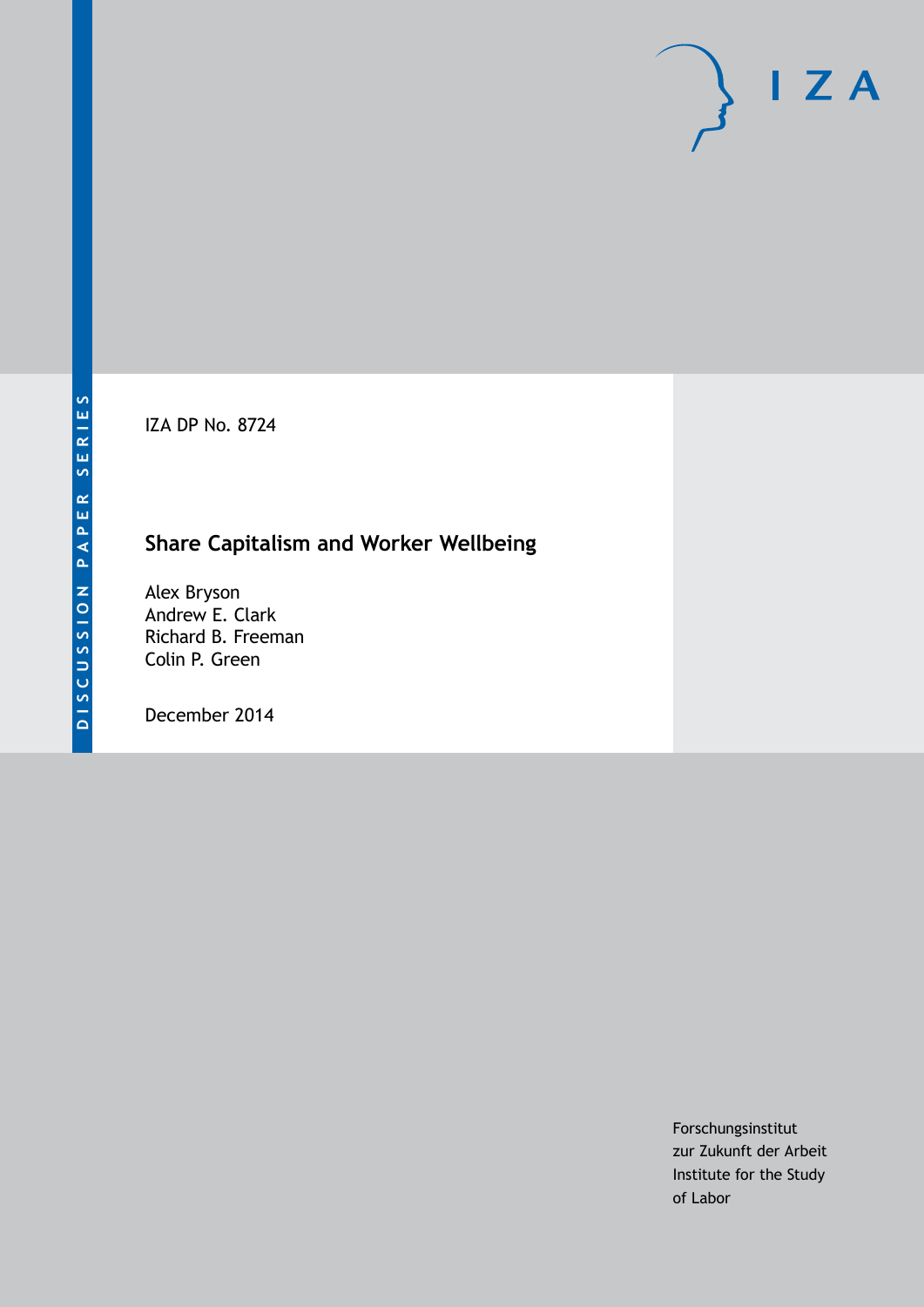# **Share Capitalism and Worker Wellbeing**

## **Alex Bryson**

*NIESR, CEP and IZA*

# **Andrew E. Clark**

*Paris School of Economics - CNRS, CEP and IZA*

## **Richard B. Freeman**

*Harvard University, NBER, CEP and IZA*

## **Colin P. Green**

*Lancaster University*

Discussion Paper No. 8724 December 2014

IZA

P.O. Box 7240 53072 Bonn **Germany** 

Phone: +49-228-3894-0 Fax: +49-228-3894-180 E-mail: [iza@iza.org](mailto:iza@iza.org)

Any opinions expressed here are those of the author(s) and not those of IZA. Research published in this series may include views on policy, but the institute itself takes no institutional policy positions. The IZA research network is committed to the IZA Guiding Principles of Research Integrity.

The Institute for the Study of Labor (IZA) in Bonn is a local and virtual international research center and a place of communication between science, politics and business. IZA is an independent nonprofit organization supported by Deutsche Post Foundation. The center is associated with the University of Bonn and offers a stimulating research environment through its international network, workshops and conferences, data service, project support, research visits and doctoral program. IZA engages in (i) original and internationally competitive research in all fields of labor economics, (ii) development of policy concepts, and (iii) dissemination of research results and concepts to the interested public.

<span id="page-1-0"></span>IZA Discussion Papers often represent preliminary work and are circulated to encourage discussion. Citation of such a paper should account for its provisional character. A revised version may be available directly from the author.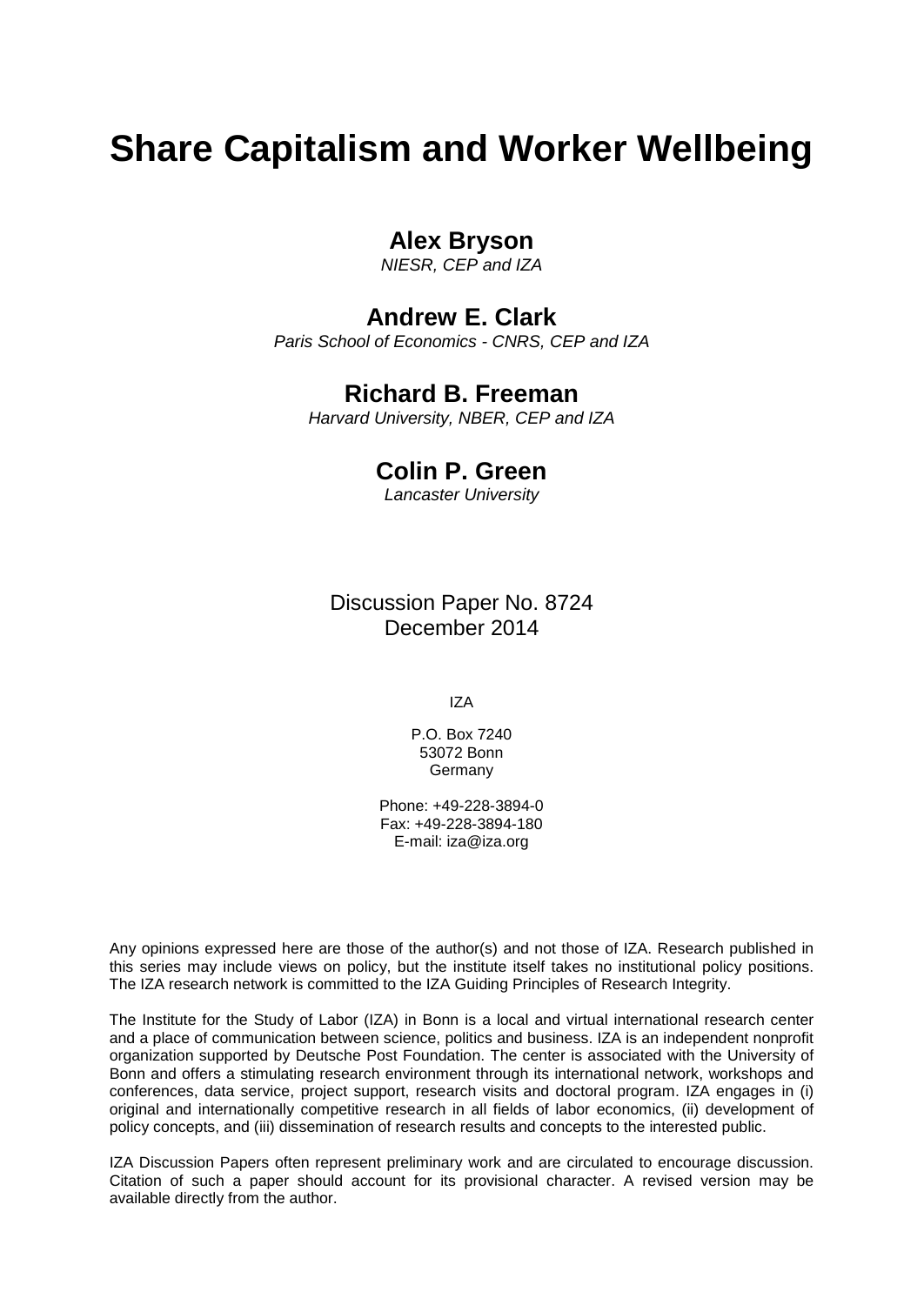IZA Discussion Paper No. 8724 December 2014

# **ABSTRACT**

# **Share Capitalism and Worker Wellbeing[1](#page-1-0)**

We show that worker wellbeing is not only related to the amount of compensation workers receive but also how they receive it. While previous theoretical and empirical work has often been pre-occupied with individual performance-related pay, we here demonstrate a robust positive link between the receipt of a range of group performance schemes (profit shares, group bonuses and share ownership) and job satisfaction. Critically, this relationship remains after conditioning on wage levels, which suggests these pay methods provide utility to workers in addition to that through higher wages. These findings survive a variety of methods aimed at accounting for unobserved individual and job-specific characteristics. We investigate two potential channels for this effect. We first demonstrate that half of the positive effect can be accounted for by employees' tendency to reciprocate in return for the "gift" of share capitalism. Second, we show that these 'share capitalist' modes of pay dampen the negative wellbeing effects of what we typically think of as "bad" aspects of job quality. Finally, share-capitalist pay methods also have positive wellbeing spill-over effects on co-workers.

JEL Classification: J28, J33, J54, J63, J81, M52

Keywords: job satisfaction, wages, compensation methods, working conditions

Corresponding author:

Alex Bryson National Institute of Economic and Social Research 2 Dean Trench Street London, SW1P 3HE United Kingdom E-mail: [a.bryson@niesr.ac.uk](mailto:a.bryson@niesr.ac.uk)

 $1$  We thank seminar participants at Cornell, NIESR and Queens University Belfast for comments on earlier drafts of this paper. Alex Bryson acknowledges the support of the Economic and Social Research Council Award (grant number ES/I035846/1). We thank ShareCo (an acronym) for use of their survey data.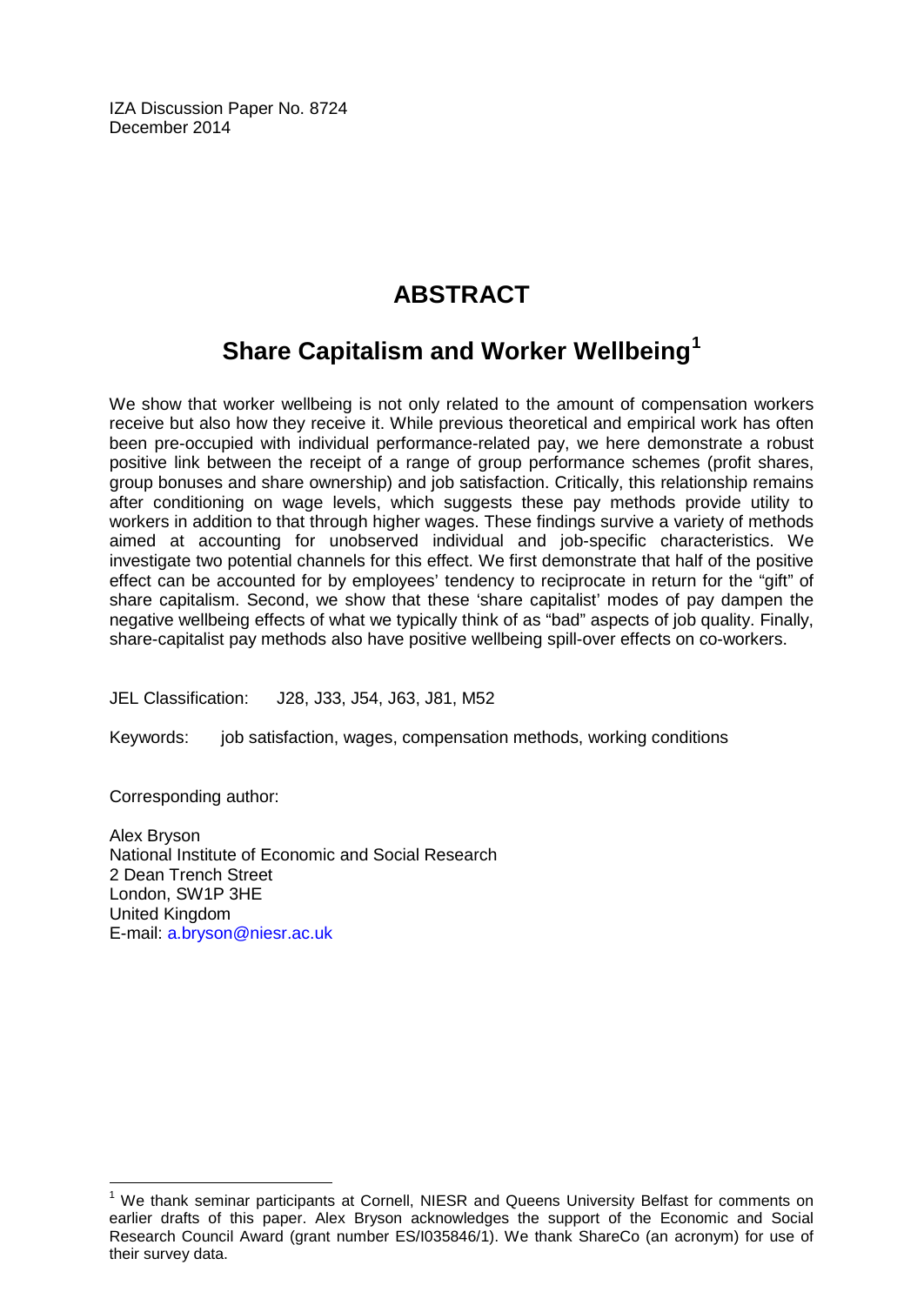#### 1. **Introduction**

In the absence of detailed information on job attributes, worker wellbeing is often used as an indicator of job quality. If workers express greater job satisfaction it seems reasonable to think they are in better-quality jobs. Evidence suggests that the one job facet readily available in social surveys – wages – is indeed positively correlated with job satisfaction. In this paper we show that worker wellbeing is not only related to the amount of compensation they receive but also how they receive it.

The linking of pay to performance aims to compensate workers for the disutility of effort by equating marginal product and rewards. This may mean that subsequently employees look more favourably upon their job, provided the means by which reward is linked to effort is perceived as reasonable and fair, and provided the worker can influence output through his or her own efforts. If workers lack the job autonomy to influence output, or group-based incentives lead to a dilution of the incentive effect due to the 1/n problem, or if the employer sets the effort-reward ratio to the disadvantage of the worker, this may result in adverse consequences for worker well-being, including lower morale, and greater stress and anxiety, injury, and absenteeism.

What can be described as 'Share Capitalist' modes of pay may also affect worker wellbeing through a sense of firm co-ownership. Employees with a direct financial stake in the company presumably feel more engaged in the decision-making processes within the organization. Even when the ownership or profit-sharing stake is modest, the firm's promotion of such schemes may perform what Bowen and Ostroff (2004: 206) describe as "a symbolic or signalling function" to communicate a strong HRM system capable of aligning the interests of the organization and the individual. This sort of engagement is often associated with positive worker affect even though workers may suffer anxiety due to the risks associated with such high dependence on the fortunes of the firm.

What has been rather less-studied in this context is the idea that providing workers with some ownership stake in the firm rather than a higher wage may be viewed as a gift exchange, and hence affect employee wellbeing. Bryson and Freeman (2014) argue that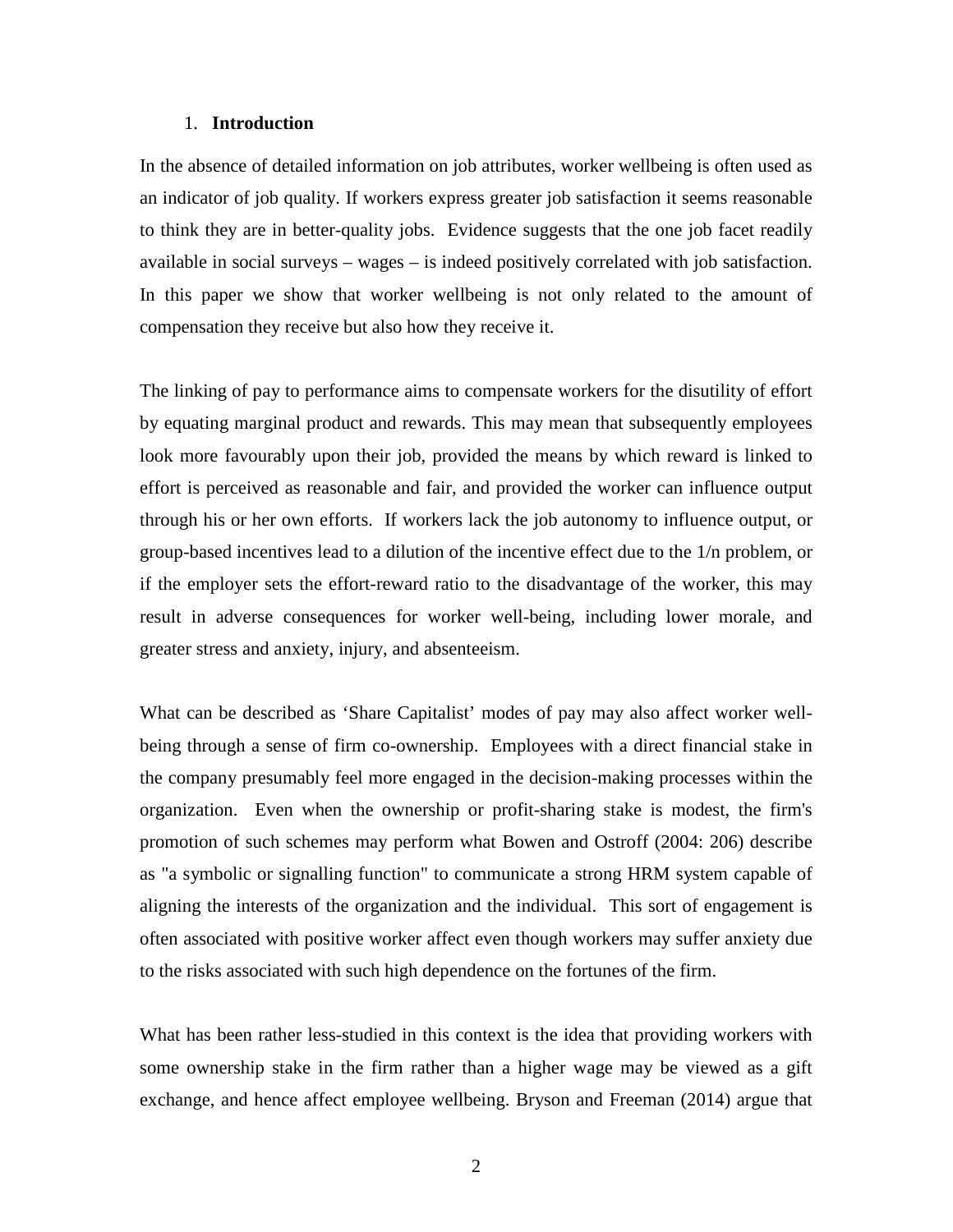standard all-employee share-purchase plans are a "gift" from the employer, since they offer discounted shares, often by giving workers free shares for every share they buy, up to a limit. Unlike wages which are part of the employment contract, the employee is at liberty to refuse entry to a share plan. If only those who are prepared to reciprocate the gift enter the share plan, the plan will motivate additional effort and enhance employee wellbeing via the "warm glow" of reciprocating in return for a gift. The size of the reciprocal response may be proportionate to the value of the gift, but even symbolic gifts have sizeable effects on worker performance (Kosfeld and Neckermann, 2011). Worker responses to "bad conditions" at work can also be affected by how they are paid. Group incentive schemes may dampen the negative impact of poor working conditions on employee wellbeing via increased loyalty to the firm or by feelings of firm ownership in share-capitalist schemes. By way of contrast individual payment-by-results (PBR) – piece rates – are a pure incentive based on output, which is unlikely to affect worker wellbeing in the same way.

The main criticism of group-incentive forms of pay is that they run into free-rider problems. In practice free-riding problems may not manifest themselves in such schemes due to co-worker peer pressure and co-monitoring (Kandel and Lazear, 1992). Recent empirical work appears to confirm this (Freeman *et al*., 2010). Whilst this may be good for the company, a culture of worker co-monitoring focused on encouraging greater worker effort may be viewed negatively by some employees, thus undermining job satisfaction and worker motivation (Green and Heywood, 2010). This is akin to the effects of what Barker (1993) termed "concertive control" exercised in teams. On the other hand, it is possible that the high take-up of a share plan among co-workers may positively affect non-members' wellbeing. For instance, non-members may feel positively about being among reciprocating types of workers, especially if there is a positive production externality.

In the remainder of the paper we therefore consider four related questions. First, does receipt of contingent pay affect how workers feel, conditional on the wage they receive?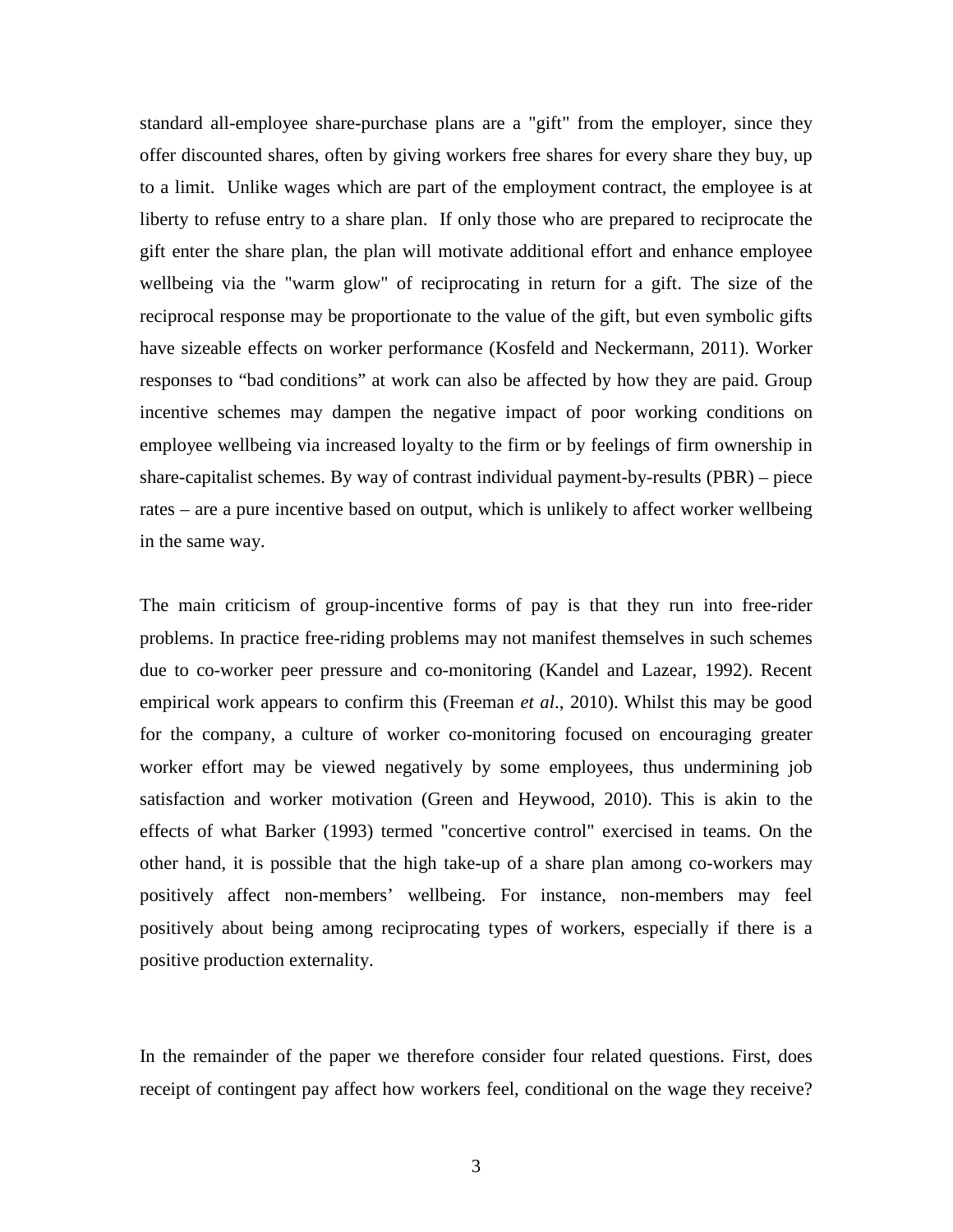Second, are there spillovers from co-worker participation in share capitalism affecting non-participants' wellbeing? Third, does the size of the group-incentive payment affect worker wellbeing? Finally, does group incentive pay dampen the negative effects of poor working conditions on employee wellbeing? The remainder of the paper is organised as follows. Section Two presents existing empirical evidence, and Section Three describes our data and empirical approach. Section Four presents the results and Section Five concludes.

#### **2. Empirical Evidence**

According to Kruse *et al.*'s (2010: 262) review of 12 contributions, the evidence on contingent pay and worker wellbeing is mixed. Recent work tends to find a positive association between contingent pay and job satisfaction, although they differ in their particular findings. Green and Heywood (2008) find that profit-related pay/bonuses and performance pay are both positively associated with various job satisfaction measures, although only the effect of profit-related pay and bonuses is robust to the inclusion of worker fixed effects. Kruse *et al.* (2010: 273-274, 286) find positive associations between profit-sharing/gain-sharing and job satisfaction, but the effect is contingent on the size of the payout. Other recent literature demonstrates that specific forms of individual performance pay are associated with higher injury rates (Bender *et al.*, 2012) and greater absenteeism from work (Frick and Simmons, forthcoming), suggesting that they may also reduce worker wellbeing.

In early work, Blakemore *et al*. (1987) find empirical support in the Panel Survey of Income Dynamics (PSID) for their model predicting that bonuses reduce quits, while Lakhani (1988) found that reenlistment bonuses reduced quit rates in the U.S. Army. More recently Bryson and Freeman (2014) use the single-firm ShareCo data used in this paper to show that share-plan participation is associated with a lower intention to quit. Kruse *et al*. (2012) confirm that more intensive share-capitalist regimes reduce voluntary turnover and increase the intention to stay, even among the "100 Best Companies to Work For in America", where we might anticipate little variation. The explanation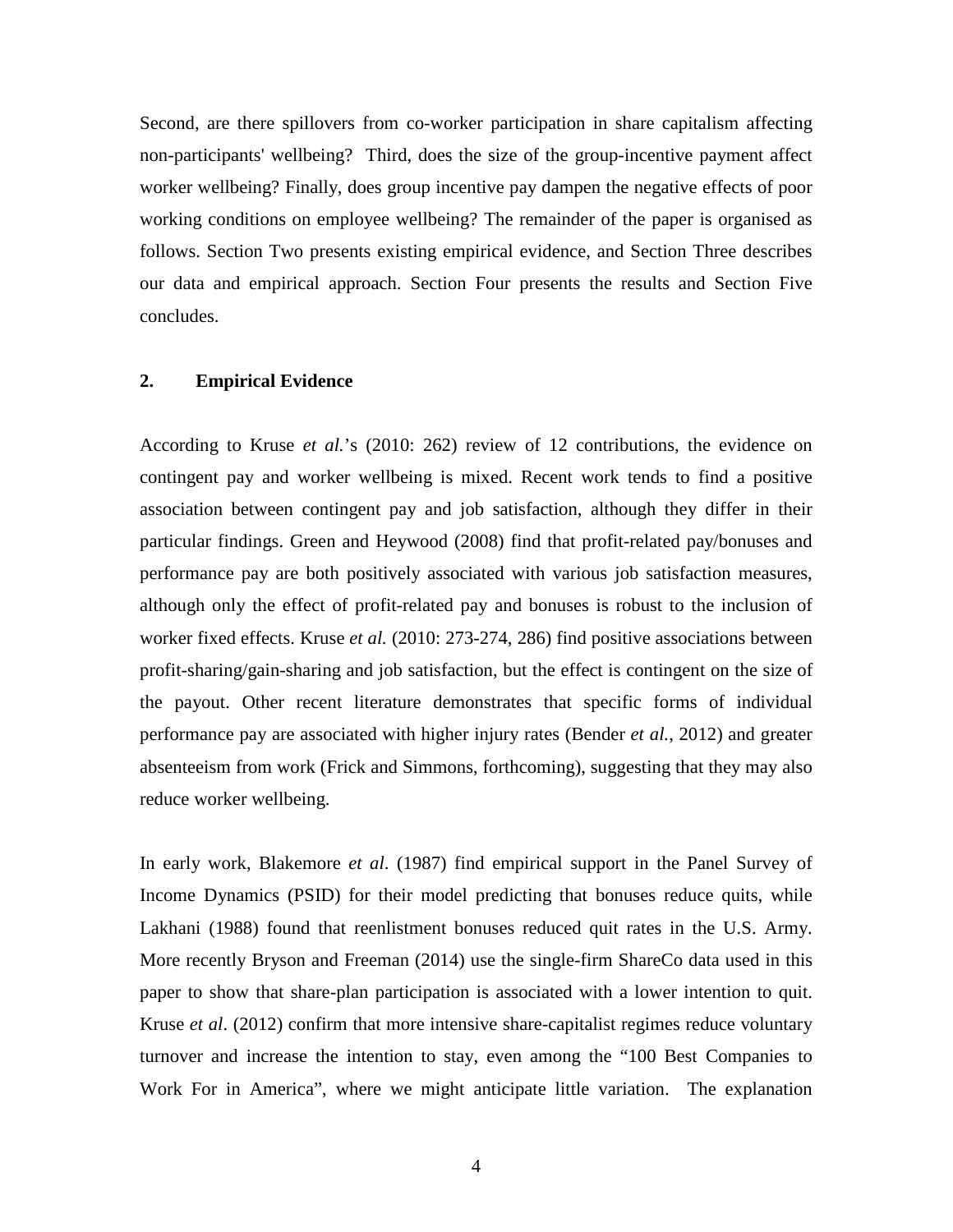appears to be the positive association between share-capitalist modes of pay and a better quality of working life, as indicated by more trusting relations with supervisors, increased participation in decision making and greater information sharing, which go to make up what they term a "more positive workplace culture".

It is very clear that higher pay raises pay satisfaction, and that pay relativities also affect pay satisfaction (Brown *et al*., 2008). There is also a substantial literature supporting Rosen's (1974) contention that higher pay can compensate workers for facing poorer conditions at work. Poor conditions are liable to affect all employees' wellbeing negatively - unless they are fully compensated for those adverse conditions through a higher wage or other benefits - but workers may be less concerned about the rectification of these conditions if doing so affects the price of their shares or the size of their profit share. This consideration, coupled with the potential for share-capitalist employees to identify more closely with the employer than do other employees, may mean that their job satisfaction is less sensitive to working conditions than that of other employees.

#### **3. Data and Empirical Approach**

The key challenge in this literature is the identification of the causal effects of contingent pay on worker wellbeing. A related concern is unobserved worker heterogeneity with respect to their disutility of effort, ability, or their preferences for risk or reciprocity. Since contingent pay works as a selection device (Lazear, 1986; 2000), we might anticipate a positive association between contingent forms of pay and employee wellbeing in the case when workers are able to sort by preference. On the other hand, if there are constraints on workers' ability to choose their preferred compensation package, workers may be 'misallocated'. For example, if the number of firms offering shares to employees does not meet employee demand, employees may queue for jobs offering share plans, permitting employers to pick from the queue. Conversely, PBR is standard in some occupations, such that workers wishing to work in those occupations have little choice but to accept PBR as part of their compensation package. An ideal experiment to establish the effects of contingent pay on worker wellbeing would involve randomly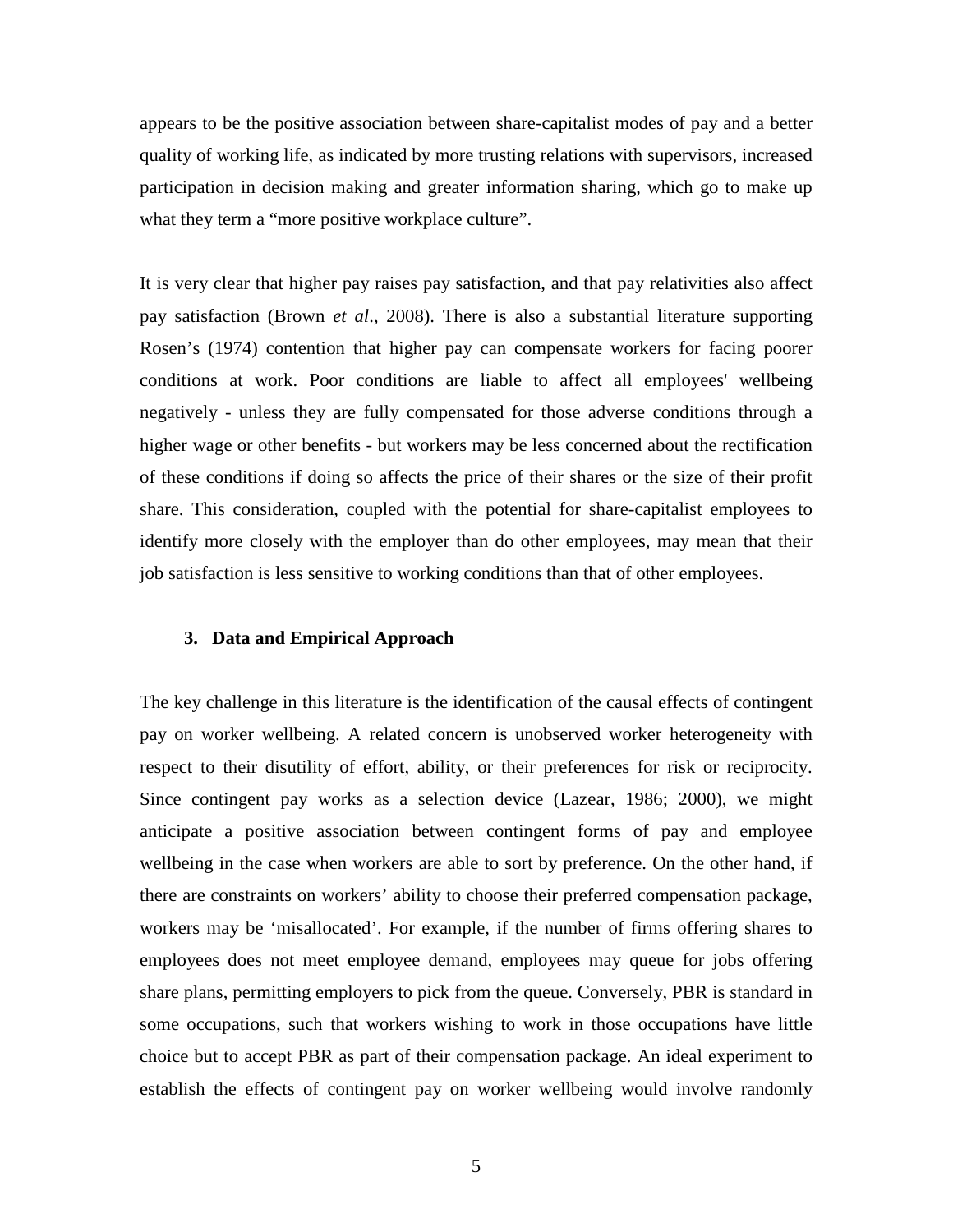treating individuals, occupations or workplaces within a firm with a particular wage or payment method, or randomly taking a person and moving her to a new firm with a different pay regime. We do not here have such experimental data. Our approach is instead to use three, complimentary, data sources to establish a credible set of evidence on (1) the effect of contingent-pay schemes on job satisfaction; (2) how contingent pay influences the dissatisfaction workers receive from poor working conditions; and (3) the spillover effect of contingent pay on non-recipients' job satisfaction. We below set out our underlying empirical approach and describe, in turn, how each data set is used.

Our initial interest is in providing credible evidence on the relationship between payment methods and job satisfaction via regressions of the form:

$$
JS_i = \alpha' PayType_i + \beta'_x X_i + \varepsilon_i
$$
 (1)

Where  $Paytype<sub>i</sub>$  is a vector of performance-related payment methods received by worker  $i$ ,  $JS_i$  is reported job satisfaction and  $X_i$  is a vector of controls. Job satisfaction has been shown to be a useful predictor of various work-related behaviors, such as quits (Freeman, 1978, Clark, Georgellis and Sanfey, 1998, and Clark, 2001), absenteeism (Clegg, 1983) and productivity (Mangione and Quinn, 1975, and Patterson *et al*., 1997). As such, it is often considered to be a viable index of the work-related component of utility. The job satisfaction regressions throughout the paper are estimated using linear techniques, as Frijters and Ferrer-i-Carbonell (2004) suggest that the difference between estimation using cardinal and ordinal estimation is not particularly important.

The primary way in which performance-related pay is thought to operate is by compensating workers for the additional effort that they expend. In the absence of controls for wages. the estimated coefficients on pay type provide information on the combined effect of both performance pay and wages on worker utility. Of potentially more interest is the conditional effect of performance pay on worker utility holding wages constant, as in the following equation: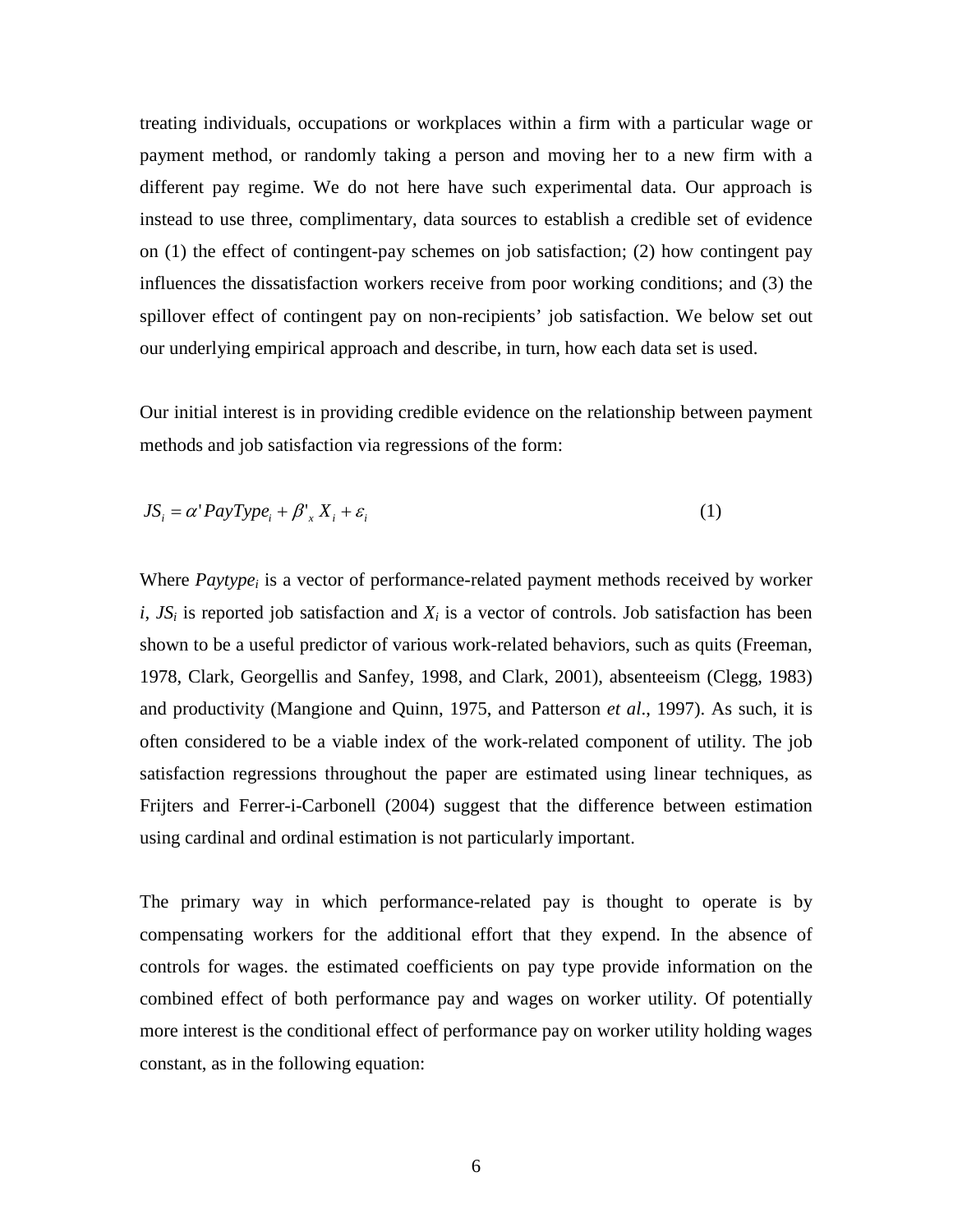$$
JS_i = \alpha' PayType_i + \beta'_x X_i + \lambda Wage_i + \varepsilon_i
$$
\n(2)

Here the estimated coefficient on payment method now illustrates the effect of receiving performance-related pay holding wages constant. We below estimate variants of these equations using three different data sets.

#### 3.1 Dataset 1: ShareCo

The first set of regressions appeal to a single-firm database which includes workerreported information on job satisfaction. The company, ShareCo (a pseudonym), is a multinational business services corporation employing roughly 12,000 full-time equivalent employees globally. Our data come from a dedicated web-based survey, designed by the authors in conjunction with the firm. We here analyse pooled data for the UK data that was collected in 2007 and 2010.

The job satisfaction measure in ShareCo is based on responses to the question: "*How satisfied are you in your job?*" with responses recorded on a 5-point Likert scale where 1=very dissatisfied and 5=very satisfied. Importantly for our purposes, the company's operates an employee share purchase plan (ESPP) which is central to its remuneration strategy.<sup>2</sup> We initially estimate variants of Equations (1) and (2) where the specific vector of payment methods is share-plan membership and whether the worker is a salaried employee who is also paid bonuses or commissions. We also include a control for the worker's perceptions of the proportion of employees in the work-unit who belong to the share plan. The *X's* are a set of individual-level demographic and job characteristics, which are presented in the footnote to Table 1.

For each OLS estimate we run counterparts with work-unit fixed effects. These units, which proxy for groups of employees who work in close proximity to one another,

<span id="page-8-0"></span><sup>&</sup>lt;sup>2</sup> The ESPP in the UK is a Shareholder Incentive Plan (SIP) which offers tax advantages to those buying and selling shares, together with matched shares from the firm (whereby the firm gives employees a free share for each share they purchase). For details on the Share Plan and the surveys see Bryson and Freeman (2010).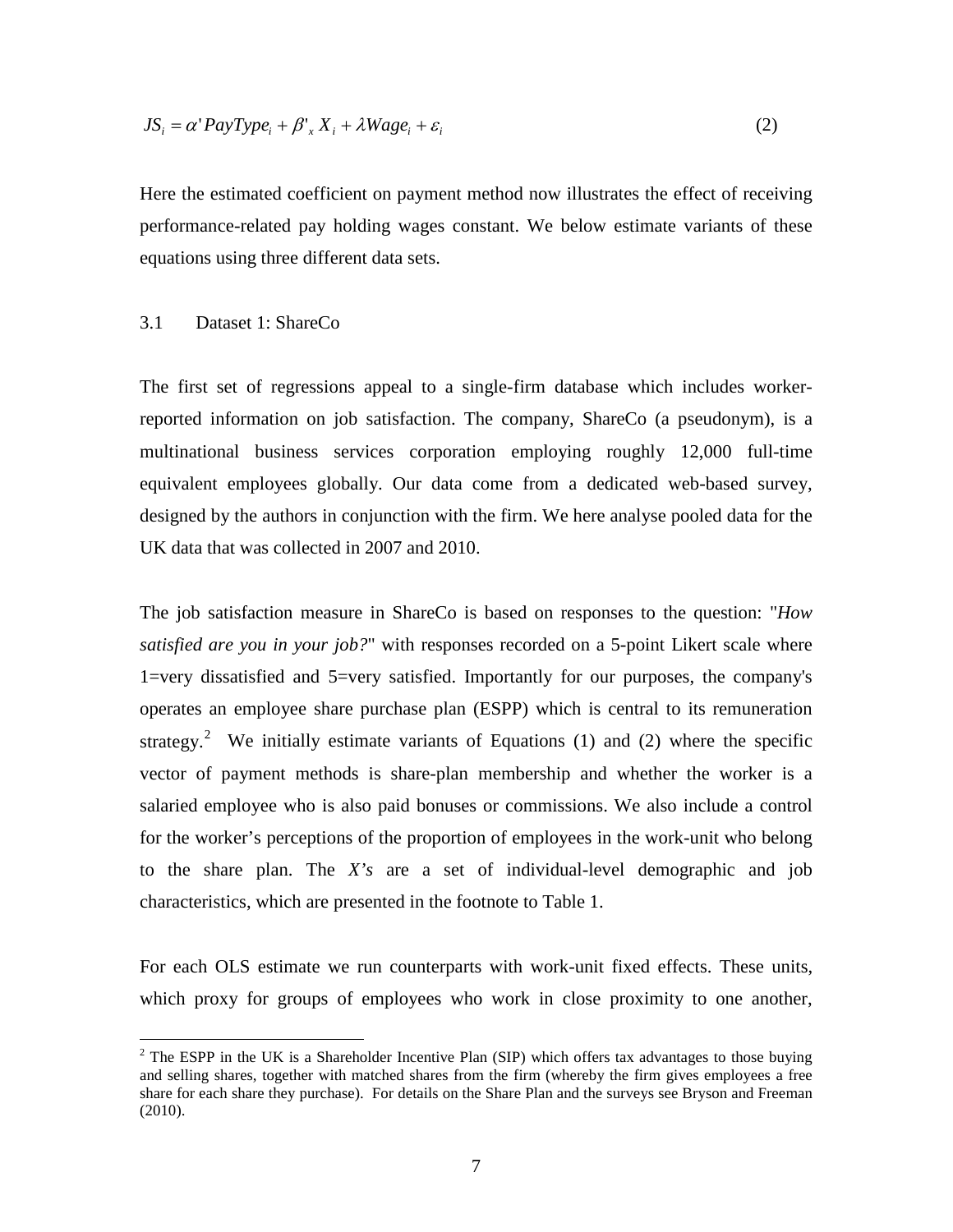identify employees working in the same office and the same business division or business unit. Their inclusion allows us to estimate the effect of share-plan participation effects on employee behaviours *within* the work units in our data, thus accounting for any unobservable fixed elements of the working environment which might induce plan participation and other employee behaviours, and at the same time influence job satisfaction.

#### 3.2 Dataset 2: European Working Conditions Survey (EWCS)

We second analyze the 2000/01 and 2005 waves of the European Working Conditions Survey (EWCS) to establish whether individual receipt of various forms of contingent pay is associated with satisfaction with their working conditions.<sup>[3](#page-8-0)</sup> Roughly 1,000 employees are surveyed in 31 European countries, including all member countries of the European Union. Our estimation sample is 33,510 after deleting observations with missing observations and those workers who report that they are single traders (that is, working in an organization where they are the sole worker). We estimate variants of (2) on the responses to the question: "*On the whole, are you very satisfied, satisfied, not very satisfied or not at all satisfied with working conditions in your main paid job?*" In all models we control for country fixed effects models to produce within-country estimates, thus overcoming the potential problem of the cross-country comparability of ordinal subjective wellbeing responses. The EWCS oversamples workers in small countries but contains detailed weights to adjust for the relative likelihood of workers appearing in the sample. All of the empirical estimates we present use these weights, although our results do not qualitatively change if we do not use weights. In addition to its cross-country coverage, the chief advantage of the EWCS is its very rich data on payment methods, the nature of the job, and its hazards and risks. This allows us to test the effect of payment methods on satisfaction with working conditions and the proposition that share capitalism may mediate employee attitudes towards "harsh" working conditions. We provide further details below and in the notes to Table 2.

<span id="page-9-0"></span><sup>&</sup>lt;sup>3</sup> The 2010 EWCS lacks the more disaggregated payment method information available in the previous waves, and so we do not use it here.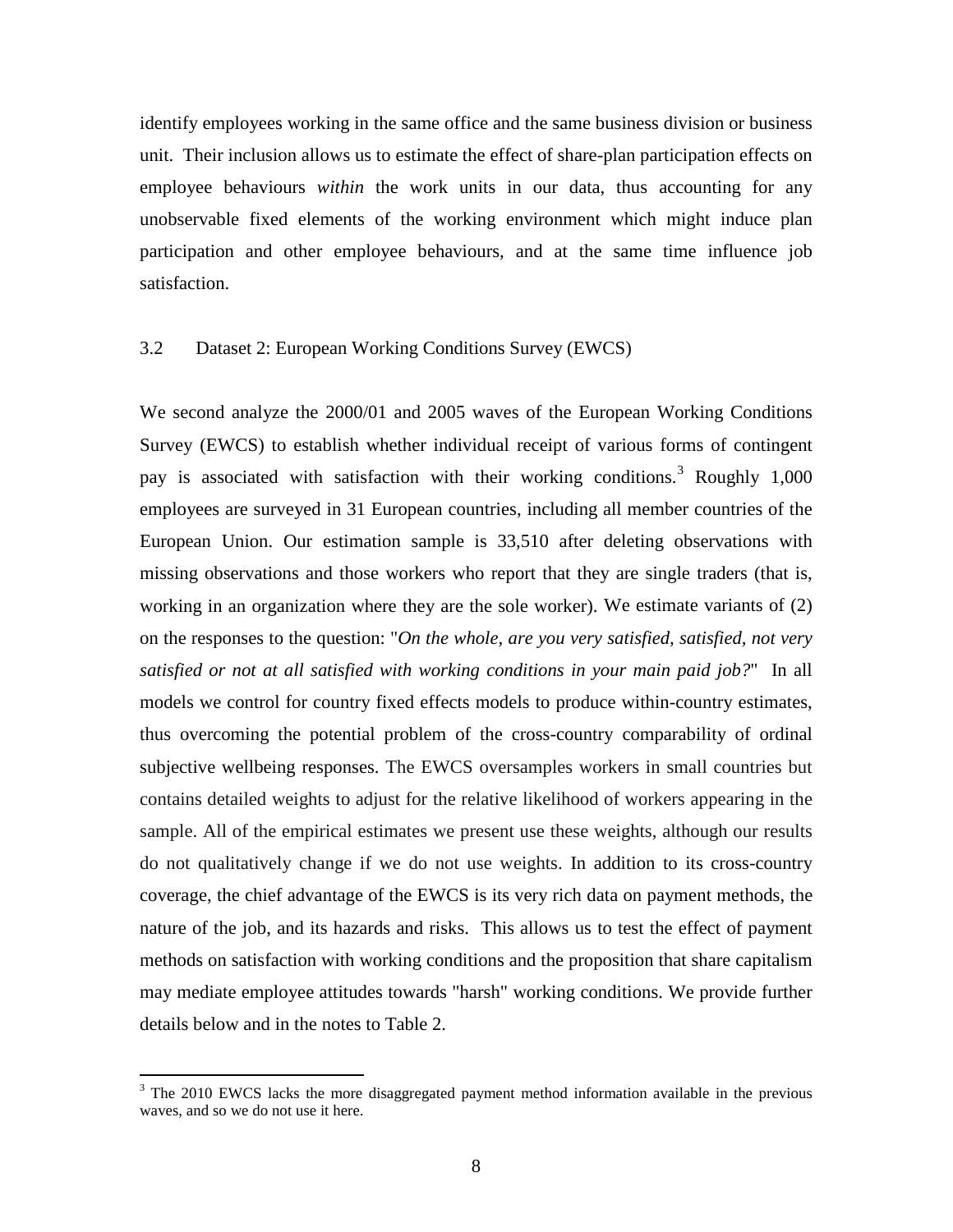#### 3.3 Dataset 3: British Household Panel Survey (BHPS)

We run similar analyses for a panel of employees in the UK using the British Household Panel Survey (BHPS), a general survey covering a random sample of approximately 10,000 individuals in 5,500 British households per year, rising to figures of 16,000 and 9,000 respectively in later waves. We use 11 waves of the BHPS from 1998 to its cessation in this form in 2008, as these years have consistent information on two forms of performance related pay:

#### *In the last 12 months have you received any bonuses such as a Christmas or quarterly bonus, profit-related pay or profit sharing bonus, or an occasional commission?* [this excludes overtime payments]; and *Does your pay include performance-related pay?* (Taylor *et al*. 2006)

which we use to create indicators of bonus/profit-share receipt and other performancerelated pay receipt, respectively. A novel feature of this data is that if an individual receives a bonus they also report the annual amount. This allows us to examine the relationship between size of contingent payment and job satisfaction, but also to exclude small sources of contingent pay (such as Christmas bonus payments) that are unlikely to have marked effects on worker utility. This data has a wide range of information about individual and household demographics, health, labour-force status, employment and values. There is both entry into and exit from the panel, leading to unbalanced data. The BHPS is a household panel: all adults in the same household are interviewed separately. Our dependent variable is overall job satisfaction, which is derived from the question: "*All things considered, how satisfied or dissatisfied are you with your present job overall using the same 1-7 scale?*". The key advantage of the BHPS is not only its ability to track individual workers over time, but also its job histories data, which allows us to track individuals in specific jobs over time. Following the approach outlined in Green and Heywood (2014) we augment a standard job satisfaction model with worker-job fixed effects. In this way we seek to examine the role of contingent pay methods on job satisfaction holding both individual and work-specific characteristics constant.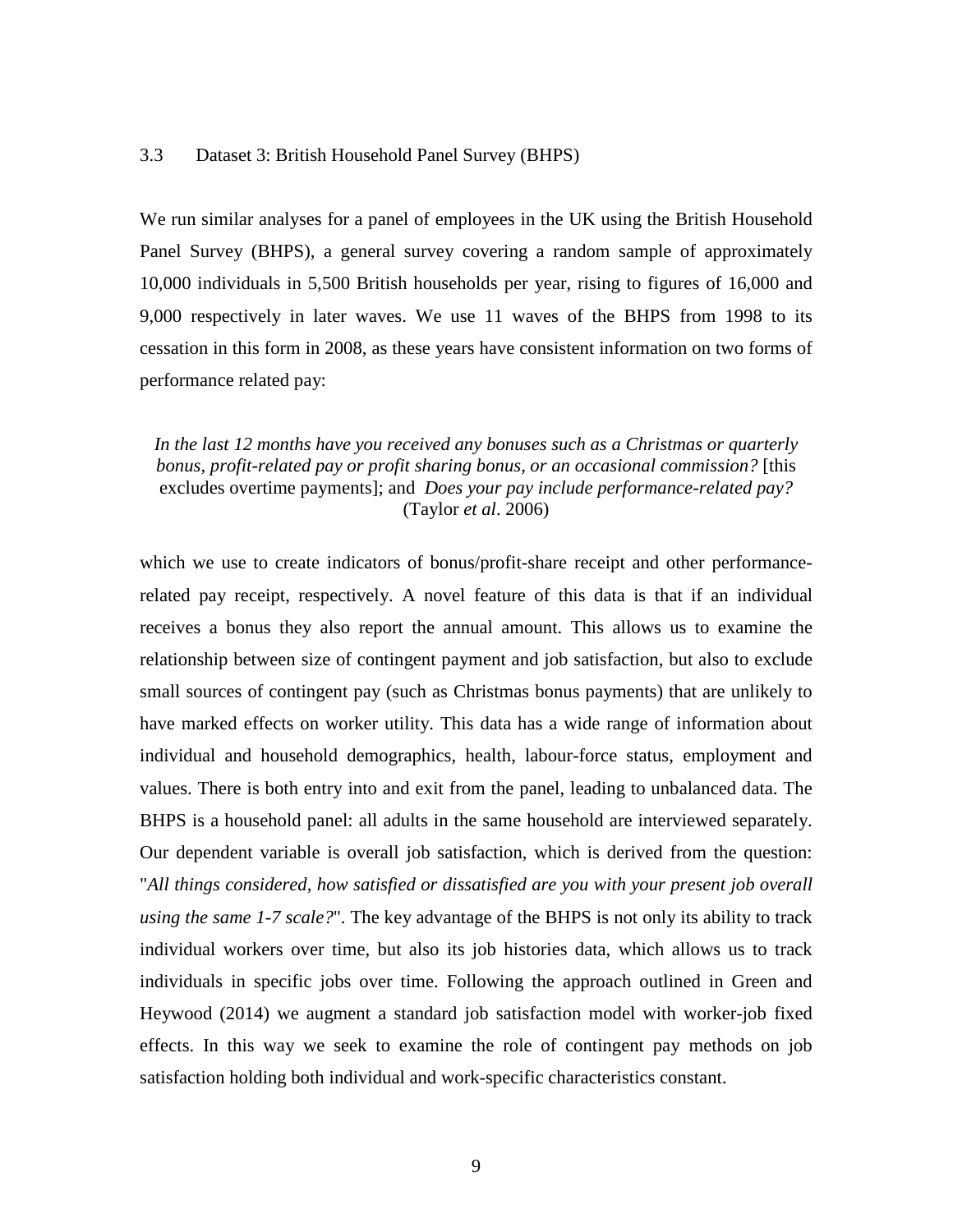#### *3.4 Extensions*

Having estimated the relationship between payment methods and job satisfaction we investigate two potential channels of effect. First, returning to ShareCo we utilise unique information on organizational loyalty and perceptions of fairness, both of which may be influenced directly by performance-related pay. The loyalty channel may especially hold for methods such as profit sharing and share receipt, where one purpose is to make workers 'part-owners' of the firm and so view it is a joint enterprise. Equally, fairness is more generally seen as a critical factor determining the successful implementation of performance-pay schemes . The organizational loyalty measure in ShareCo is an additive scale based on three questions. Employees reply using a five-point Likert scale running from "strongly agree" to "strongly disagree" in response to the statements "*I feel very loyal to this organization*", "*I find that my values and the company's values are very similar*" and "*Overall this company is a good place to work*". We create a scale from 3 (low attachment) to 15 (high attachment) which has a scale-reliability coefficient of 0.84. The fair-treatment measure is also an additive measure based on the same Likert-scale coding in response to the statements "*I am fairly paid relative to my ShareCo colleagues in a similar job*" and "*I am fairly paid relative to employees with similar jobs in other companies*". The scale, which has a reliability coefficient of 0.75, captures the degree to which employees feel they are fairly paid.<sup>[4](#page-9-0)</sup> We then augment equation (2) by including these measures, the main purpose of which is to assess the extent to which any variation in job satisfaction due to payment method can be explained by potential effects on loyalty and fairness.

Our second extension is to ask whether performance pay can mitigate the negative effects of bad working conditions: Do those with poor working conditions react less negatively to them when they are in receipt of bonus and profit-based payments? We examine this in

<span id="page-11-0"></span><sup>&</sup>lt;sup>4</sup> Correlations between these five items were explored using principal components factor analysis with varimax rotation. The items loaded on the two dimensions used to compute the scales described in the text with eigen factors of 1.17 and 2.72 respectively.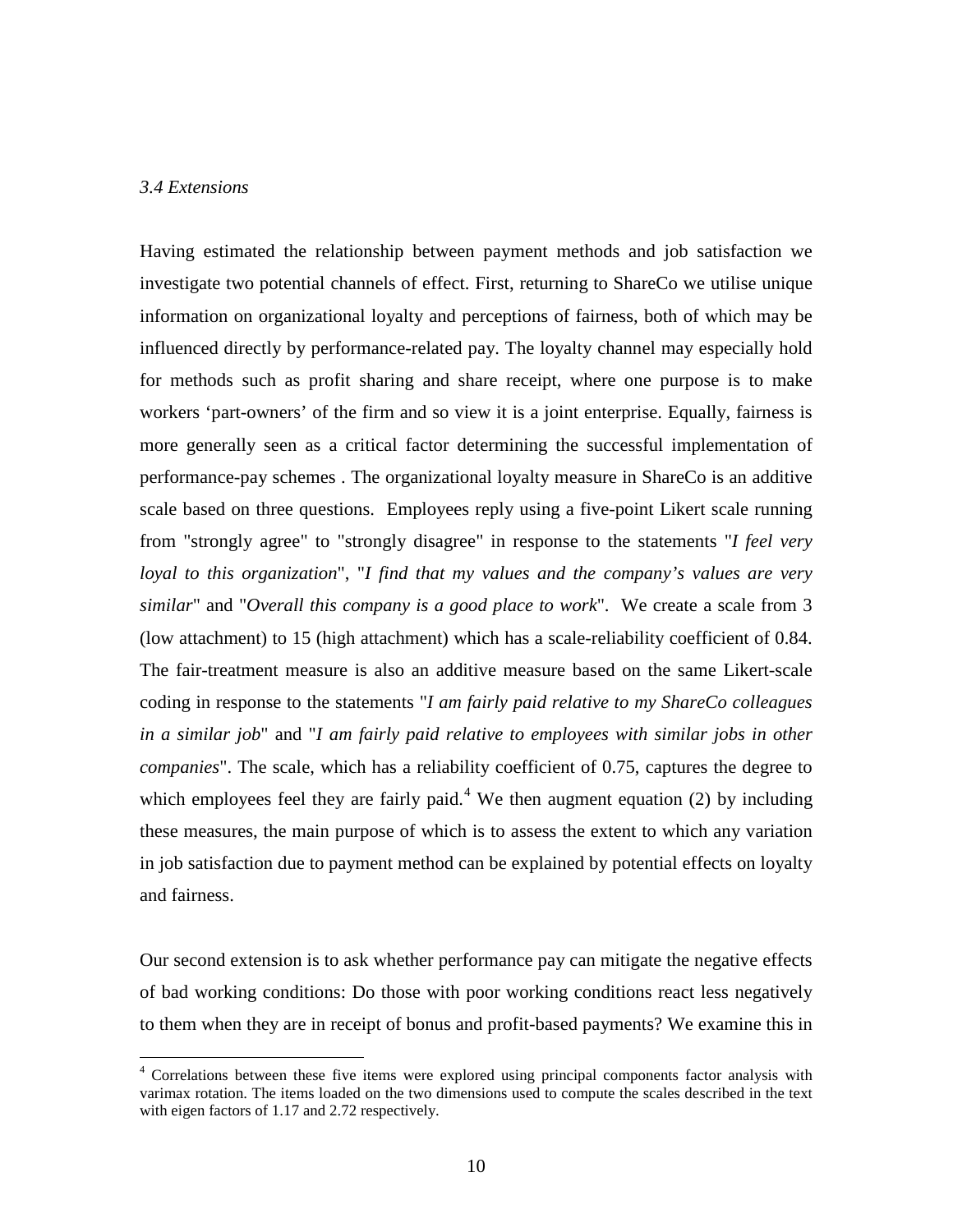two ways. First, we exploit the wide range of information in the EWCS to compare how the influence of bad working conditions on job satisfaction varies according to the receipt of differing payment types. Second, we utilise the BHPS which allows us to focus on within worker-job estimates of the impact of working conditions on job satisfaction and how this varies according to payment type. The BHPS does not have an enormous amount of information on working conditions. We here consider two aspects of the job which might realistically be considered to be negative: working unpaid overtime and commuting time.

#### **4. Results**

#### 4.1 Does share ownership and profit-related pay improve worker wellbeing?

Our first question is to ask whether share and other profit-related pay schemes are associated with higher worker wellbeing. Table 1 provides evidence from ShareCo and demonstrates that their employees are more satisfied with their jobs if they are members of the company share plan (Table 1, row 1). The finding is robust to the inclusion of work-unit fixed effects, suggesting the result is not driven by fixed unobservable differences across office/business units which may influence both satisfaction and the individual's decision to join the share plan. It is also robust to conditioning on log wages.

#### INSERT TABLE 1

Having conditioned on one's own share plan membership status, ShareCo employees' job satisfaction also rises with the percentage of their peers who they think belong to the company share plan (Table 1, row 2). This result is again robust to the inclusion of workunit fixed effects which account for the fixed unobservable characteristics of the working environment influencing individual job satisfaction and co-workers' propensity to join the share plan. The finding is consistent with the existence of a positive wellbeing spillover externality from co-workers' share ownership. We added an interaction term between the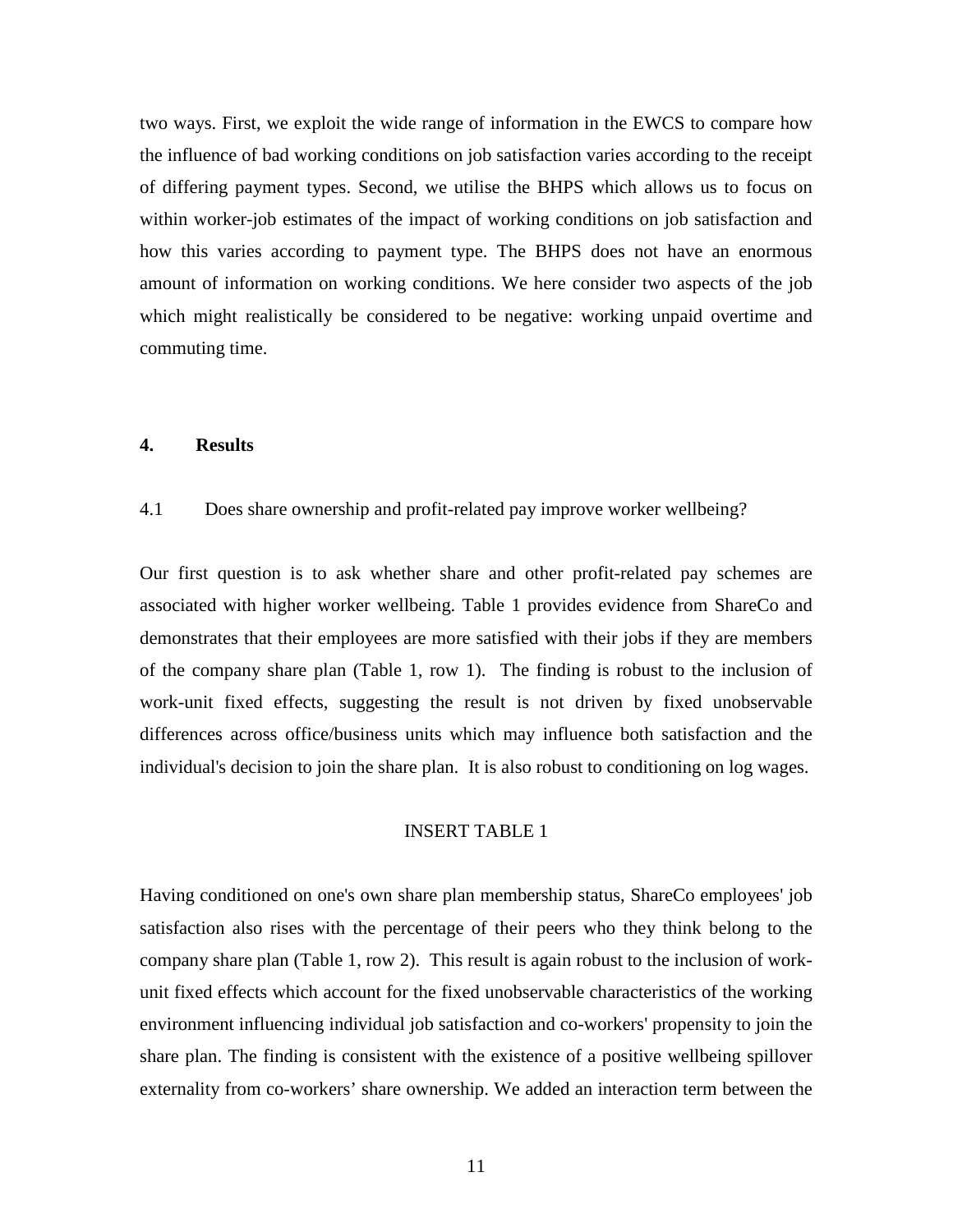individual's membership status and perceptions of peers' membership rate to the model to see if there was any differential between members and non-members in the size of the spillover effect. The interaction is not statistically significant, so the size of the spillover effect is similar for members and non-members.

Salaried employees in receipt of a bonus or commission, that is, those whose pay is partly tied to results, have higher job satisfaction than observationally equivalent employees who do not receive a bonus. However, this effect shrinks and becomes less precise once it is conditioned on work-unit fixed effects (Table 1, row 3). This suggests that at least some of this positive association reflects work-unit level variation in the use of commissions.

#### INSERT TABLE 2

In a similar manner we use cross-European data for 31 countries drawn from the 2000/2001 and 2005 waves of the EWCS to provide further evidence on the link between payment methods and job satisfaction. While the EWCS lacks the ability to control for, for instance, work units it does contain highly-detailed information on workplace characteristics, tasks and hazards – many of are likely to be correlated with the use of performance pay. Table 2 shows the effect of 4 different, non-mutually exclusive, payment types with an increasingly complete control vector. All models incorporate country fixed effects so that the correlations with methods of pay are based on withincountry comparisons. Model (1) contains an intercept term and four dummy variables identifying different types of contingent pay, along with income level, gender and age. This initial model demonstrates a negative effect of piece rates on job satisfaction, no effect of group bonuses and positive effects from share payments and profit shares. Model (2) incorporates a rich array of controls for occupation, industry, tenure, hours, flexible employment contracts and firm size, while model (3) includes a battery of controls for autonomy, task type, work hazards, shift work etc., which are detailed in the notes to Table 2. While their inclusion substantially improves the fit of the model the positive relationships between job satisfaction, on the one hand, and profit sharing and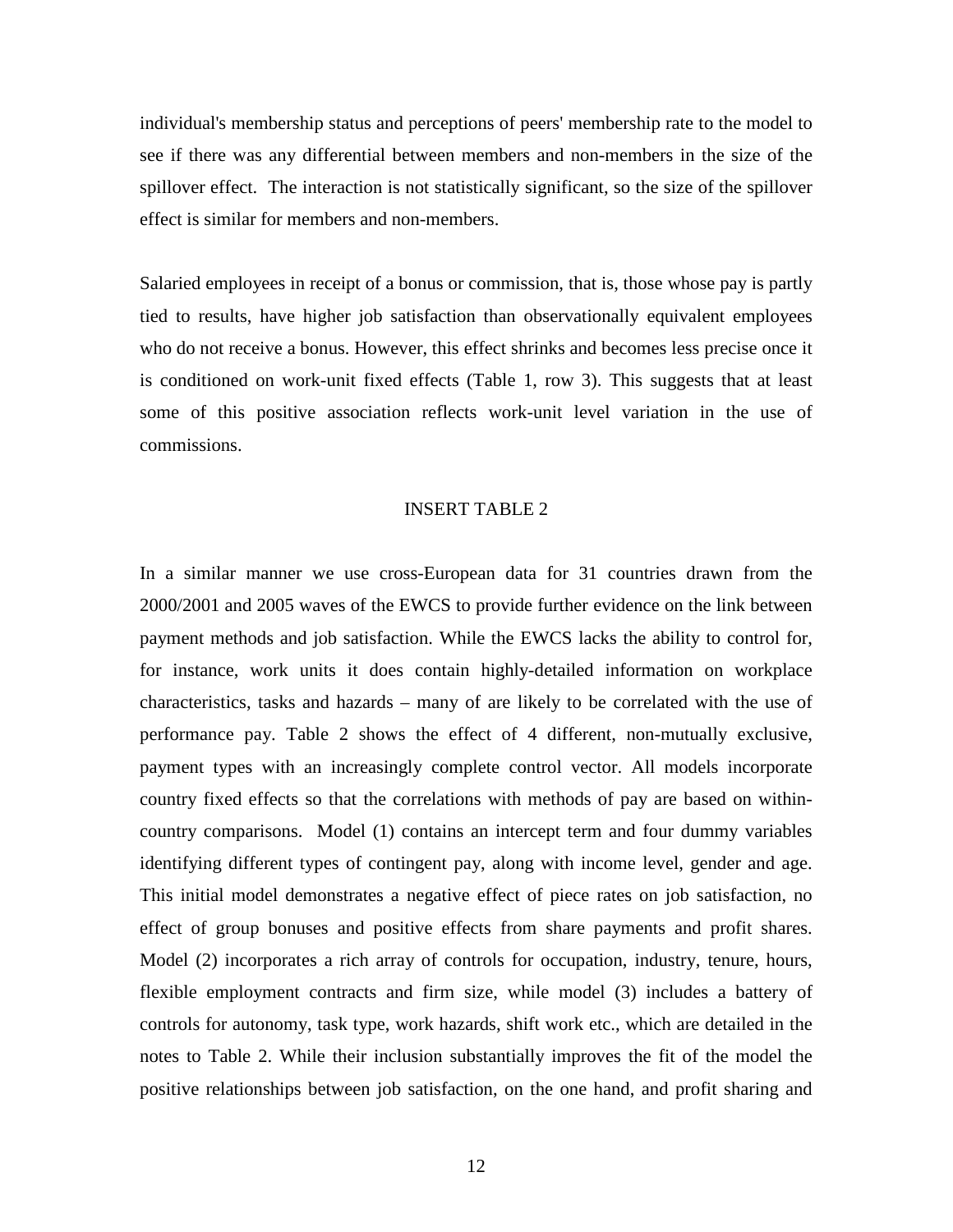share payments on the other remain. However, the impact of piece rates tends to zero as we add controls, suggesting that the initial negative relationship reflects the type of jobs and working conditions in which piece rates are used.

We explore the effect of payment methods on worker utility using two further survey data sets for the UK. First, Table 3 reports estimates of the effect of the receipt of the two types of performance pay responses in the BHPS, drawn from the 1998-2008 waves. We first show pooled estimates and then panel estimates that hold within-job, within-worker, and characteristics constant. Similar to the results for the EWCS there is no statistically significant relationship between individual performance pay and job satisfaction. However, bonus receipt or profit sharing is associated with higher job satisfaction. This is robust to the introduction of job-worker fixed effects. This means that for a given worker in a given job, the switch to bonuses/profit shares leads to increased job satisfaction, holding wages constant.

#### INSERT TABLE 3

A further advantage of the BHPS is that individuals who respond "Yes" to bonus/profit share receipt are then asked the amount of payment they received from this method. This allows us to extend the previous models to examine how the size of the bonus influences job satisfaction. There main motivation for this is the concern that linearising the effect of these payments across payment size may miss important non-linearities, such as potential negative effects of small bonuses on worker behaviour (Gneezy and Rustichini, 2000). The initial estimates correspond to the final two columns of Table 3 where the bonus/profit share receipt indicator is instead replaced by the amount of the bonus. The results reveal that in both the pooled and within worker-job models job satisfaction is increasing in the bonus amount. Including a quadratic term in the bonus amount indicates that the response is potentially non-linear. To explore further, we re-estimate the model with an indicator for small or large bonus payments (greater or less than  $£1,000$ ). While large bonuses are, perhaps naturally, associated with the greatest job satisfaction, there is no evidence of a negative effect of smaller bonuses on worker wellbeing.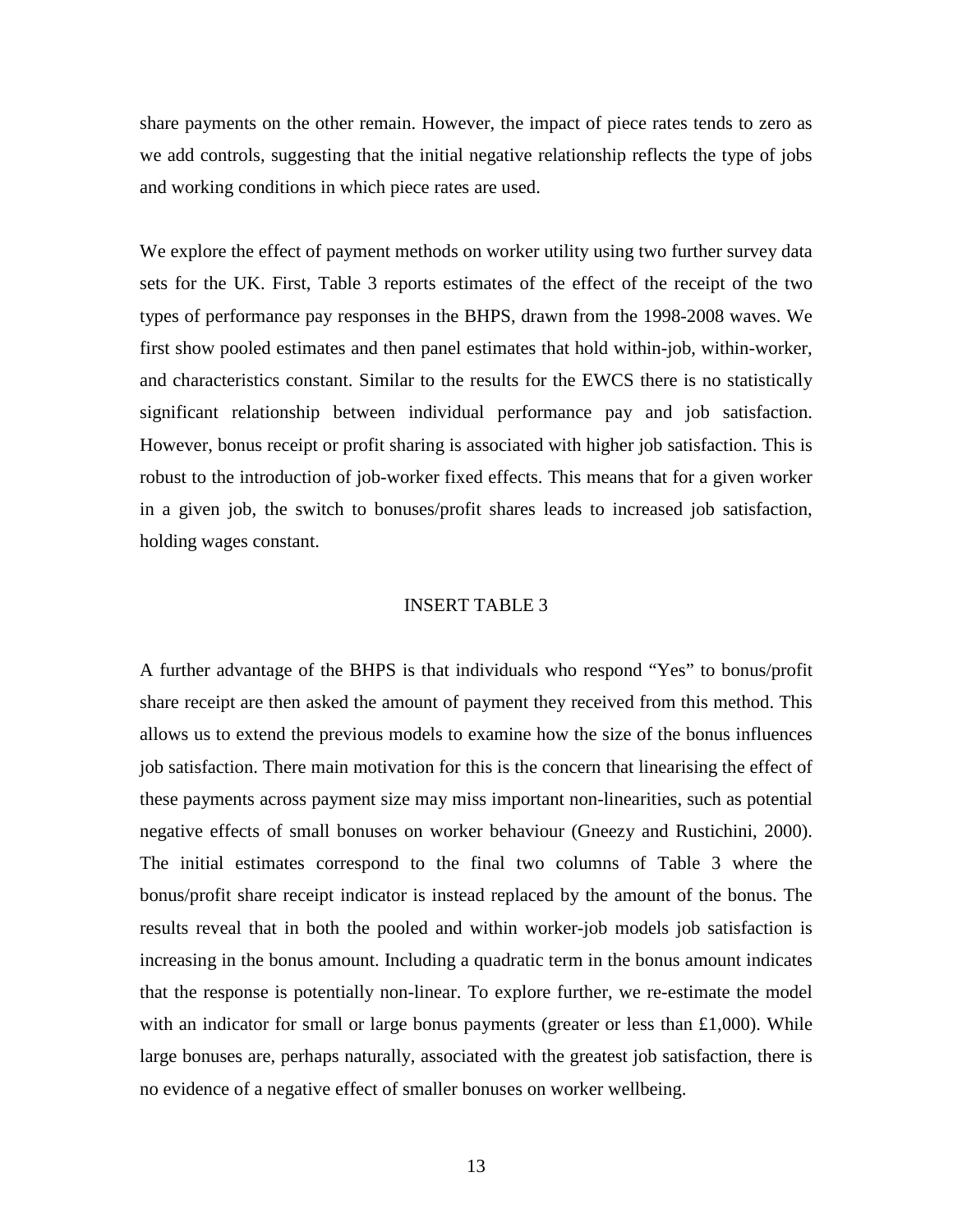#### INSERT TABLE 4

To summarise, there is a strong positive association between share-capitalist approaches to payment and job satisfaction. This is true across a variety of institutional settings, including cross-Europe, within firm and across the UK. Moreover, using a variety of data we have demonstrated how this result is robust to approaches that identify withinworkplace and within worker-job effects of share capitalism on job satisfaction. Taken together, we have a body of evidence that suggests that the introduction of contingentpayment methods such as share ownership and profit sharing increase worker wellbeing. In our subsequent analysis we seek to examine, in turn, two possible channels through which group-payment receipt may influence worker wellbeing positively: (1) worker reciprocity and (2) wage compensation for bad working conditions.

4.2 Does worker reciprocity account for the wellbeing effects of share-plan participation?

#### INSERT TABLE 5

Table 5 replicates the analysis in the final two columns of Table 1 but now conditioning on organizational loyalty and perceptions of fair pay. These may be important if the association between share-plan participation and job satisfaction is driven by more favourable views of the firm, as might be the case if plan participants feel the plan represents gift-exchange. Wages are insignificant here, but the estimated coefficients on organizational loyalty and perceived fair pay are positive, large and statistically significant. As a result, the models account for roughly two-fifths of the variance in job satisfaction, compared to only around one-tenth in Table 1. Furthermore, the introduction of these new variables reduces the plan membership coefficient by one-half while the coefficient for perceptions of peers' membership falls markedly and becomes statistically insignificant. It therefore appears that much of the plan membership effect stems from greater organizational loyalty and a heightened perception of pay fairness than is apparent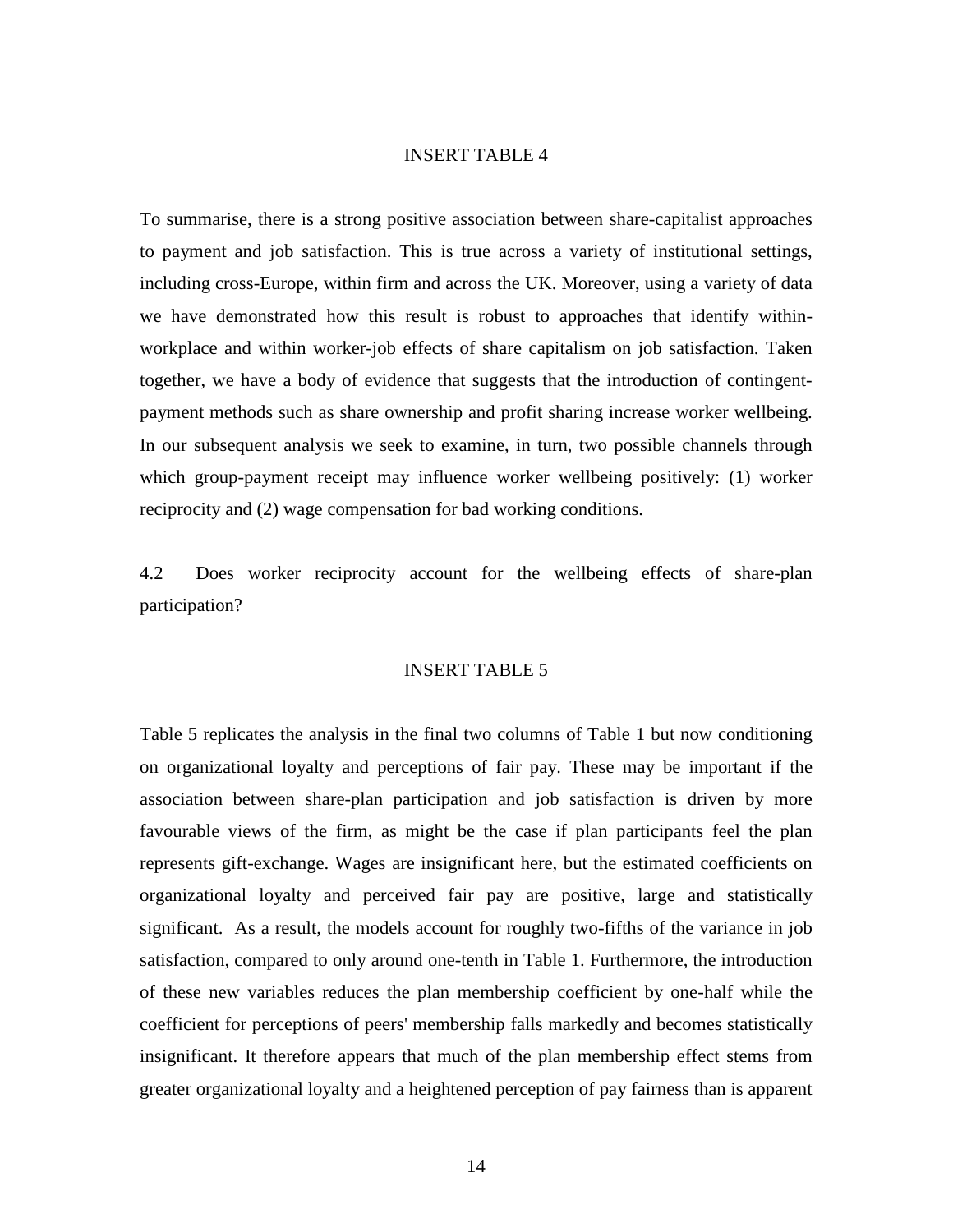among non-participants. Still, individual plan membership remains statistically significant in most of the models, so that these channels do not fully account for the association.

In addition we estimated models that incorporated feelings of co-ownership.<sup>[5](#page-11-0)</sup> This latter was positively associated with plan membership, and strongly positively associated with job satisfaction. Its introduction reduces the plan-membership coefficient by roughly half in the job-satisfaction equations. The membership dummy remains statistically significant, albeit only at the 90 percent confidence level. This continues to be the case when organizational loyalty and perceptions of fair pay are also added to the model. Perceptions of co-ownership thus clearly matter when explaining job satisfaction among ShareCo employees , and they account for a sizeable part of the plan-membership effect, but not all of it.

4.3 Do share-capitalist payment methods dampen the negative effects of poor working conditions on employee job satisfaction?

Using the EWCS and BHPS we now ask whether tying employee remuneration to firm or to group performance makes a difference to the way in which employees respond to "bad" working conditions.

#### INSERT TABLE 6

<span id="page-16-0"></span>Table 6 reports analyses from the EWCS akin to those reported in Table 2 but this time splitting the sample into those who receive some form of share-capitalist compensation – income from share ownership in their firm, profit-sharing or group-based performance-

 <sup>5</sup> Employees were asked to rate themselves on a scale of 1 to 10 in response to the question "*How much do you feel like a co-owner of this company?*"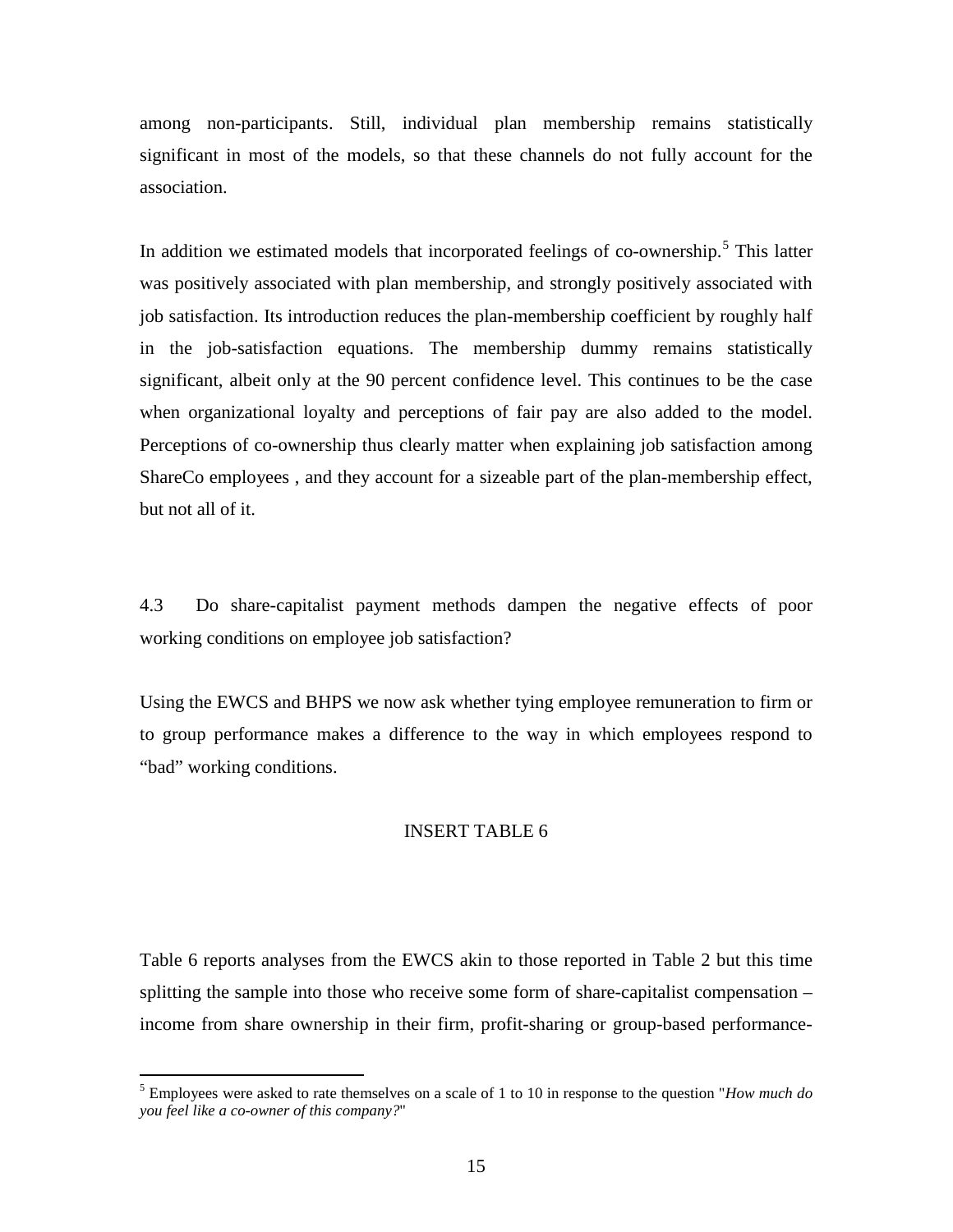related pay – and those who do not. The table presents a selection of coefficients where there are marked differences in the relationship between job characteristics and satisfaction with working conditions across the two groups of employees.<sup>[6](#page-16-0)</sup> While the coefficients are similar across many characteristics, in general those receiving share capitalist type payments appear more tolerant of a range of negative working conditions . For instance they are less negatively affected by working to tight deadlines, their work pace being set by their boss, threats/discrimination in the workplace or working shifts. These effects emerge despite the fact that the model controls directly for wages and for the receipt of compensation for bad or dangerous working conditions.<sup>[7](#page-17-0)</sup> This analysis therefore offers some support for the proposition that share-capitalist employees are more tolerant of "harsh" conditions at work than they might be in the absence of share capitalism.

#### INSERT TABLE 7

The analysis of BHPS panel data confirms that incentive payments mitigate the effects of bad working conditions. Due to data limitations we focus on two measures of the latter: overtime hours and travel to work time (minutes). Our approach is to estimate the negative effect of these two working conditions and then, through the inclusion of interactions, see whether this effect differs when bonus/profits shares are received. The first two columns of Table 7 refer to pooled analysis. We can see there that both overtime hours and travel to work time are negatively correlated with overall job satisfaction. However, in both cases the interaction term with incentive payments is positive and significant. The size of the estimated coefficients in column 1 implies that overtime hours significantly reduce satisfaction, but only for those who do not receive incentive payments. Our results suggest that job satisfaction is increasing in unpaid overtime hours for those working unpaid overtime and receiving performance pay. This may reflect that

 $<sup>6</sup>$  Many job characteristics and working conditions had similar effects across both subgroups. For example,</sup> the effects of having very physical jobs were similarly negatively associated with satisfaction with working conditions in the case of both types of employee. The full models are available on request.

<span id="page-17-0"></span>It is notable that wage effects are more pronounced in the case of share capitalist employees, with relatively low wages being more negatively associated with lower satisfaction and high wages being more positively associated with satisfaction than in the case of employees who were not in receipt of shares, profit sharing or group-based performance pay.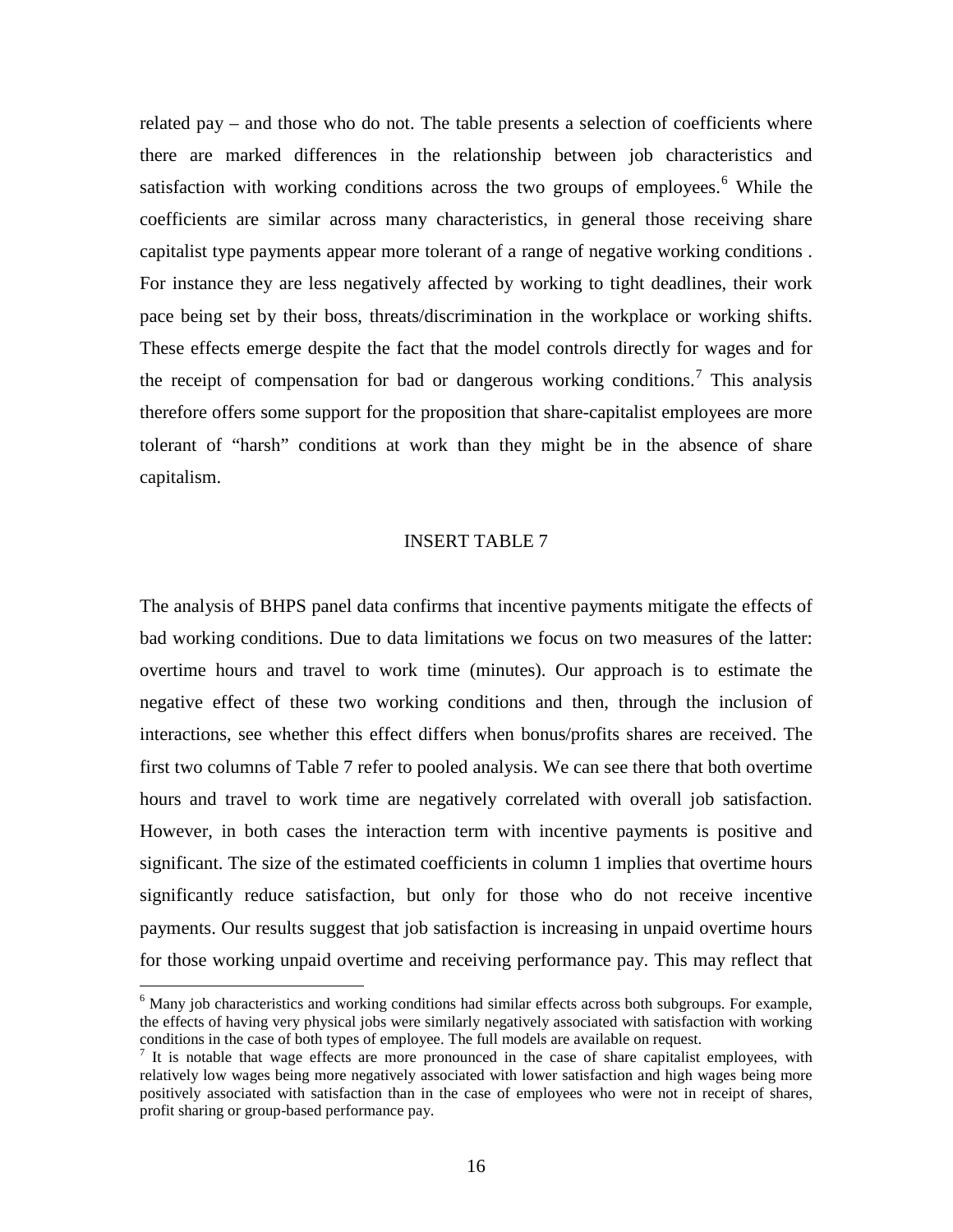workers on PRP are receiving an explicit rent on this extra effort which non-PRP worker do not (although recall that log wages are being held constant here). Equally, in column 2 job satisfaction is only negatively correlated with travel to work time for those who do not receive incentive payments (we can reject at the ten per cent level the hypothesis that -0.258+0.165 is equal to zero). Columns 3 and 4 show the results holding worker-job fixed effects constant. These results are essentially unchanged. This suggests that the pooled results do not result from either unobservable worker or job characteristics that jointly influence job satisfaction, working conditions and payment type.

#### **5. Conclusion**

In this paper we show that worker wellbeing is not only related to the amount of compensation workers receive but also how they receive it. Those in receipt of group performance bonuses or profit shares, and those in share-ownership schemes, have higher job satisfaction than other employees, conditional on their wages. These findings hold across three quite different data sets and are robust to the inclusion of work-unit fixed effects in the ShareCo data, remarkably detailed job controls in the EWCS data and individual fixed effects in the BHPS panel data. In the ShareCo setting we demonstrate that co-workers' decision to participate in a share plan has an independent positive impact on individuals' job satisfaction, regardless of their own share-plan membership status. While, we find an association between bonus amounts and job satisfaction that increases in bonus size.

We investigate two channels through which these 'share capitalist' modes of pay achieve positive outcomes. First, in a single-firm setting, we find that about half of the sharecapitalism effect can be accounted for by employees' tendency to reciprocate in return for the "gift" of share capitalism. In a broader survey data setting we show that another channel is through these payment methods 'dampening', or in some cases negating, the negative wellbeing effects of what we typically think of as "bad" aspects of job quality.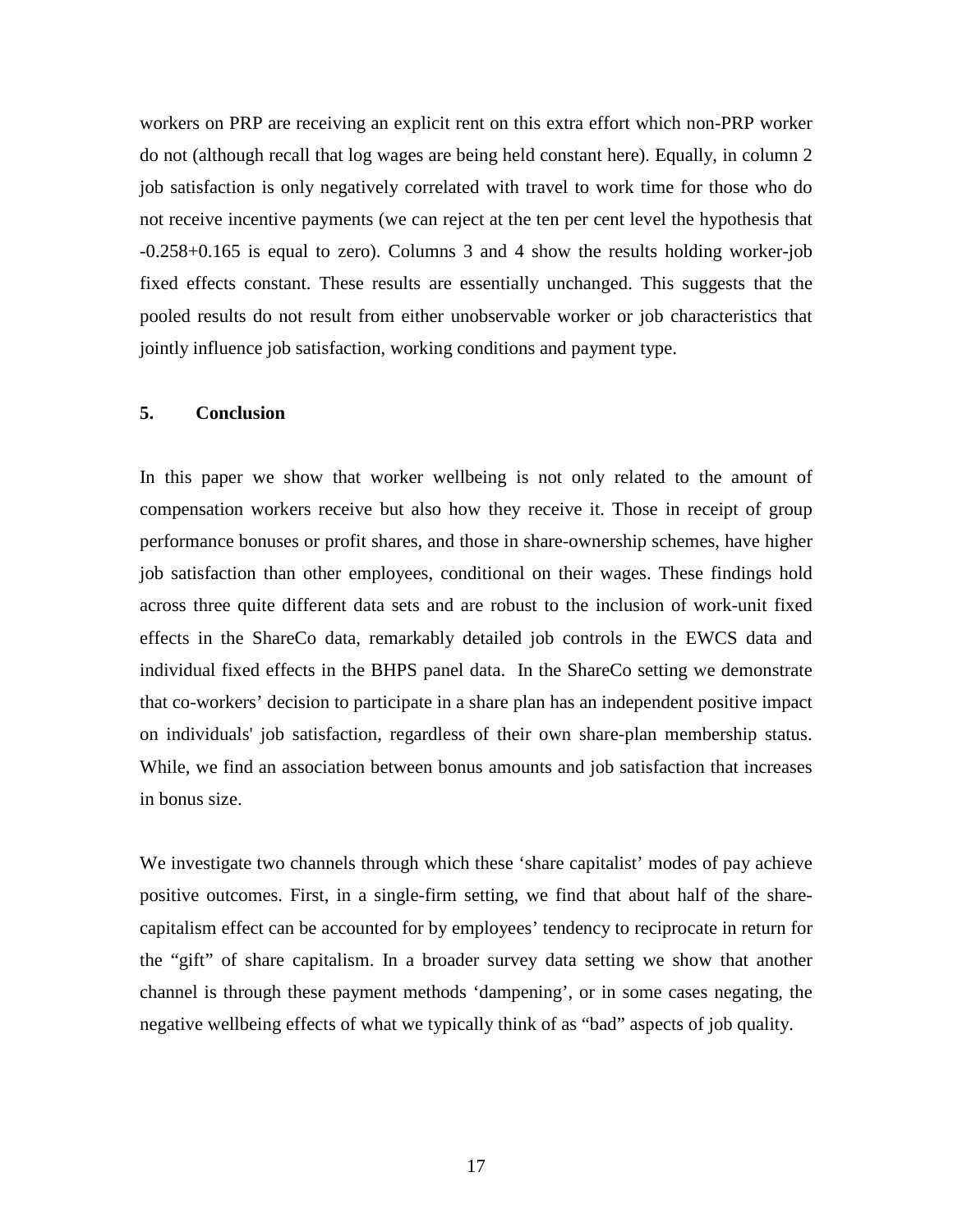#### **References**

- Barker, J.R. (1993) "Tightening the iron cage: Concertive control in self-managing teams", *Administrative Science Quarterly,* **38**, 408-37
- Bender, K., Green, C. P. and Heywood, J. S. (2012) "Piece Rates and Workplace Injury: Does Survey Evidence Support Adam Smith?", *Journal of Population Economics*, **25**, 569-590
- Blakemore, A. E., Low, S. A., and Ormiston, M. B. (1987), "Employment Bonuses and Labor Turnover", *Journal of Labor Economics*, **5**, S124-S135
- Bowen, D.E. and Ostroff, C. (2004) "Understanding HRM-performance linkages: The role of the 'strength' of the HRM system", *Academy of Management Review,* **29**, 203-21
- Bradburn, N. (1969) *The Structure of Psychological Wellbeing*. Chicago: Aldine.
- Brown, G. D. A., Gardner, J. and Oswald, A. J. (2008), "Does Wage Rank Affect Employees' Wellbeing?", *Industrial Relations*, 47(3), 355-389
- Bryson, A., Barth, E. and Dale-Olsen, H. (2012) "Do Higher Wages Come at a Price?", *Journal of Economic Psychology*, **33**, 251-263
- Bryson, A. and Freeman, R. B. (2010) "To join or not to join? Factors influencing employee share plan membership in a multinational corporation", in T. Kato (ed.) *Advances in the Economic Analysis of Participatory & Labor-Managed Firms, Volume 11*, pp.1-22, Emerald Group Publishing Limited
- Bryson, A. and Freeman, R. B. (2014) "Employee Stock Purchase Plans: Gift or Incentive?", *NIESR Discussion Paper No. 439*
- Clark, A.E. (2011), "The Organisational Commitment of Workers in OECD Countries", *Management Revue*, **22**, 8-27.
- Clark, A.E., Masclet, D. and Villeval, M.-C. (2010), "Effort and Comparison Income", *Industrial and Labor Relations Review*, **63**, 407-426.
- Deaton, A. (2011) "The Financial Crisis and the Wellbeing of America", *Oxford Economic Papers,* **64**, 1, 1-26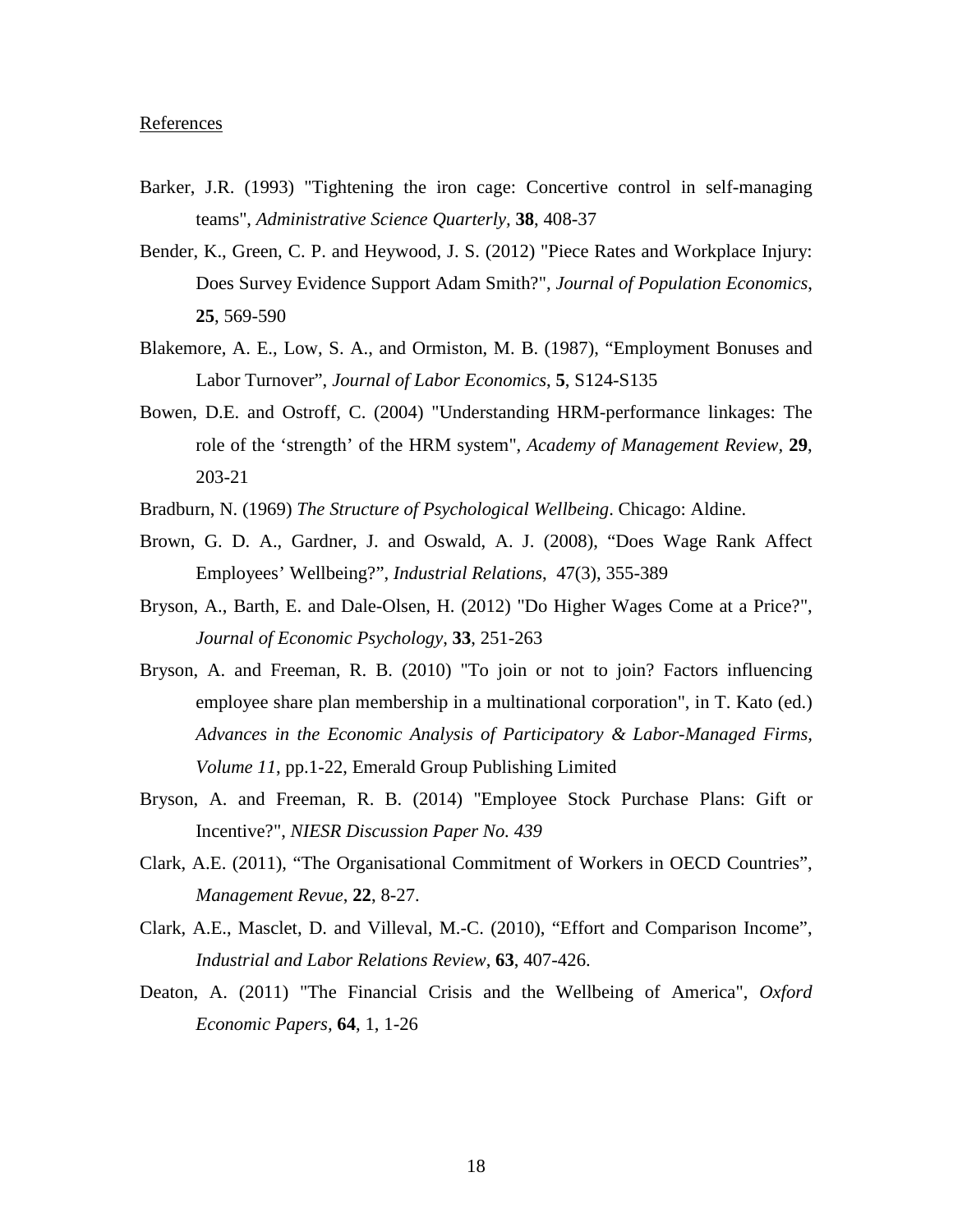- European Foundation for the Improvement of Living and Working Conditions (2007) *Quality Report of the Fourth European Living and Working Conditions Survey*, European Foundation, Dublin
- Freeman, R.B. (1978). "Job Satisfaction as an Economic Variable". *American Economic Review,* **68**, 135-141.
- Freeman, R. B., Kruse, D. L. and Blasi, J. R. (2010) "Worker Responses to "Shirking Under Shared Capitalism", Chapter 2 in D. Kruse, R. Freeman and J. Blasi (eds.) *Shared Capitalism at Work: Employee Ownership, Profit and Gain Sharing, and Broad-based Stock Options*, pp. 77-104, University of Chicago Press
- Frick, B. and Simmons, R. (forthcoming) "The Hidden Costs of High Performance Work Practices: Evidence from a Large German Steel Company", *Industrial and Labor Relations Review*, forthcoming
- Ferrer-i-Carbonell, A. and P. Frijters (2004) ["How important is methodology for the](http://ideas.repec.org/a/ecj/econjl/v114y2004i497p641-659.html)  [estimates of the determinants of happiness?,](http://ideas.repec.org/a/ecj/econjl/v114y2004i497p641-659.html)" *[Economic Journal](http://ideas.repec.org/s/ecj/econjl.html)*, **114**, 641-659, 07
- Gneezy, U., and Rustichini, A. (2000) "Pay enough or don't pay at all." *Quarterly Journal of Economics*, **115**, 791-810.
- Green, C. and Heywood, J. S. (2008) "Does Performance Pay Increase Job Satisfaction?", *Economica*, **75**, 710-728
- Green, C, and Heywood, J. S. (2010) "Profit Sharing and the Quality of Relations with the Boss" *Labour Economics* **17**, 859-867.
- Kandel, E., and Lazear, E. (1992) "Peer pressure and partnerships" *Journal of Political Economy*, **100**, 801-817.
- Kosfeld, M. and Neckermann, S. (2011) "Getting More Work for Nothing? Symbolic Awards and Worker Performance", *American Economic Journal: Microeconomics*, **3**, 86-99
- Kruse, D. L. (1984) *Employee Ownership and Employee Attitudes: Two Case Studies*, Norwood, PA: Norwood Editions
- Kruse, D., L., Freeman, R. B. and Blasi, J. R. (2010) "Do Workers Gain by Sharing?", Chapter 8 in D. Kruse, R. Freeman and J. Blasi (eds.) *Shared Capitalism at Work: Employee Ownership, Profit and Gain Sharing, and Broad-based Stock Options*, pp. 257-289, University of Chicago Press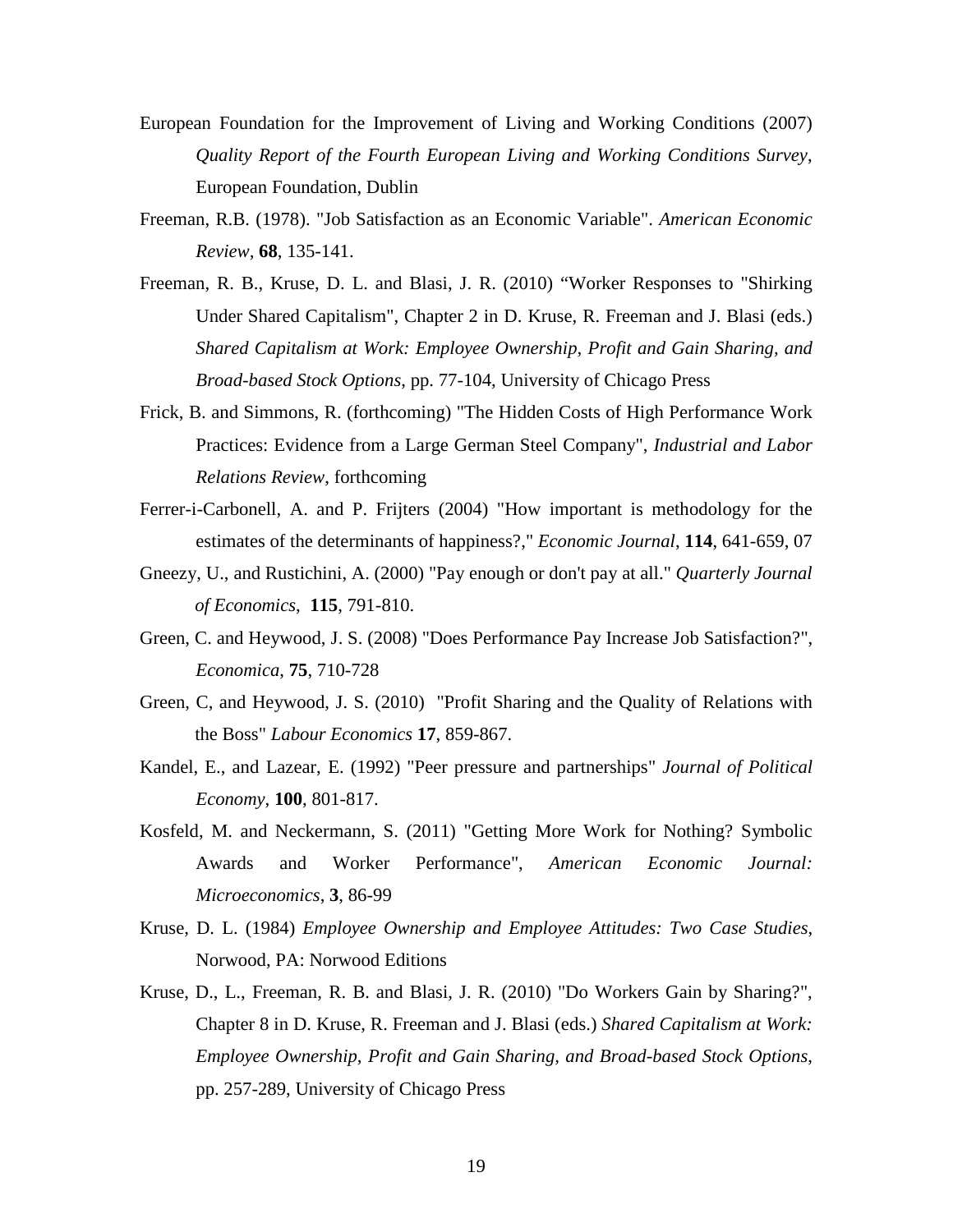- Kruse, D. L., Blasi, J. R. and Freeman, R. B. (2012) *Does Linking Worker Pay to Firm Performance Help the Best Firms Do Even Better?*, NBER Working Paper #17745
- Lakhani, H. (1988) "The Effect of Pay and Retention Bonuses on Quit Rates in the U.S. Army", *Industrial and Labor Relations Review*, **41**, 430-
- Lazear, E. (1986) "Salaries and piece rates" *Journal of Business* **59**, 405-31
- Lazear, E. (2000) "Performance pay and productivity", *American Economic Review*, **90**, 1346-1361
- Segura, S. and V. Gonzáles-Romá. (2003) "How Do Respondents Construe Ambiguous Response Formats of Affect Items?" *Journal of Personality and Social Psychology*, **85**, 956 – 968.
- Selznick, P. (1957) *Leadership in Administration: A Sociological Interpretation,* New York: Harper & Row.
- van Wanrooy, B., Bewley, H., Bryson, A., Forth, J., Stokes, L. and Wood, S. (2013) *Employment Relations in the Shadow of Recession: Findings from the 2011 Workplace Employment Relations Study*, Palgrave MacMillan
- Warr, P. (2007) *Work, Happiness, and Unhappiness*. New Jersey:
- White, M. and Bryson, A. (2011) *HRM and Workplace Motivation: Incremental and Threshold Effects*, NIESR Discussion Paper No. 381
- Wood, S. 2008. "Job characteristics, employee voice and wellbeing in Britain." *Industrial Relations Journal*, **39**, 153-168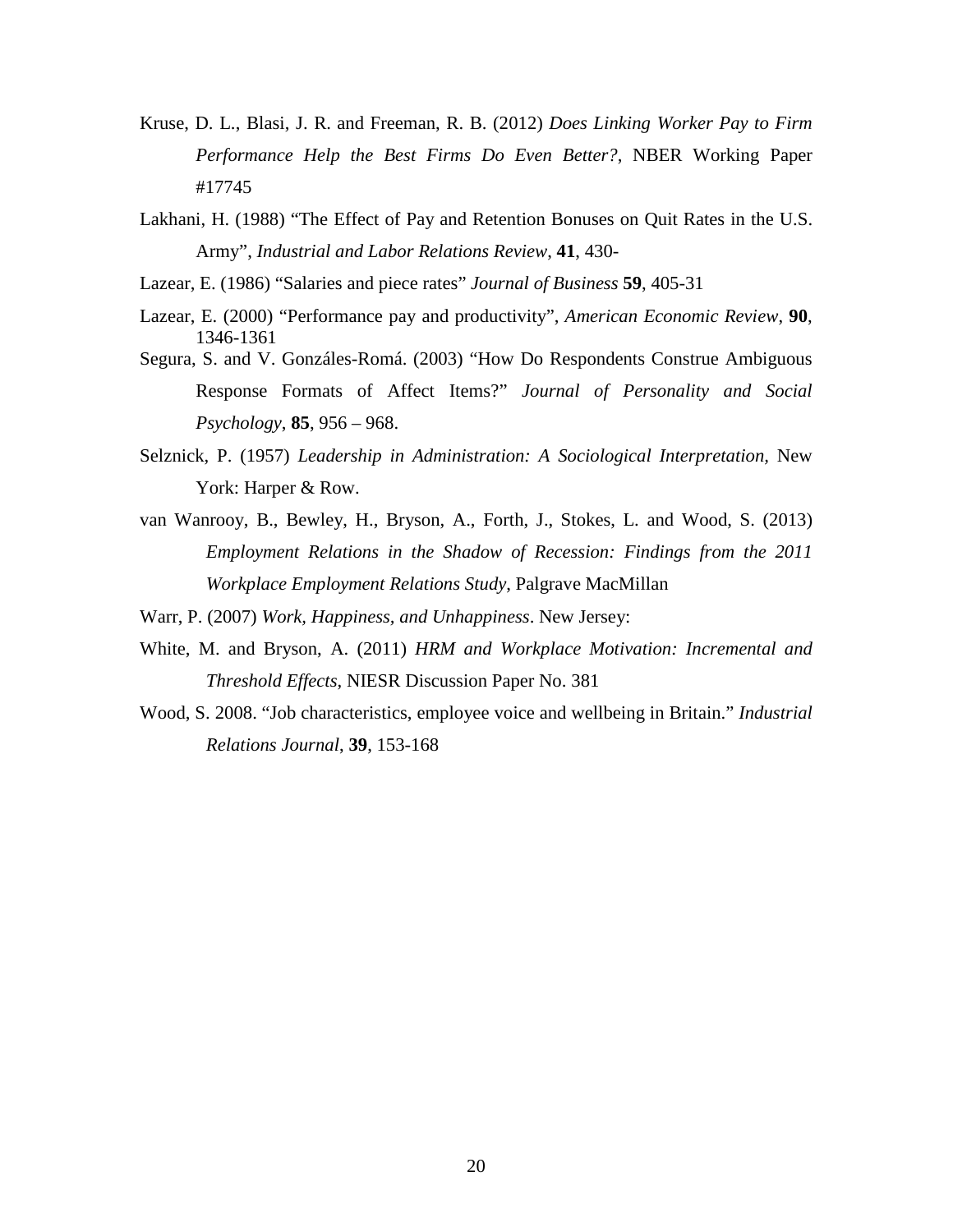|            | Without wages  |                         | With wages     |                    |  |
|------------|----------------|-------------------------|----------------|--------------------|--|
|            | <b>OLS</b>     | Work Unit Fixed Effects | <b>OLS</b>     | Work Unit<br>Fixed |  |
|            |                |                         |                | Effects            |  |
| Member     | .23(4.64)      | .22(4.37)               | .23(4.57)      | .23(4.33)          |  |
| % Member   | .08(4.49)      | .09(4.41)               | .08(4.24)      | .08(4.21)          |  |
| Commission | .15(2.42)      | .11(1.79)               | .15(2.30)      | .12(1.74)          |  |
| Constant   | $-32.76(1.11)$ | $-44.96(1.26)$          | $-43.47(1.43)$ | $-64.57(1.79)$     |  |
| Adj. $R^2$ | .08            | .09                     | .08            | .09                |  |

| Table 1: Job Satisfaction, Share Plan Membership and Bonus Commission in ShareCo |  |  |  |  |
|----------------------------------------------------------------------------------|--|--|--|--|
|----------------------------------------------------------------------------------|--|--|--|--|

Notes:

- (1) The membership dummy is based on the response to the question "*Are you a member of a ShareCo Share Plan?*" The percent membership is based on the following question: "*What percentage of workers in your business unit do you think are members of the ShareCo Share Plan?"* with responses coded 1=None, 2=1-19% 3=20-39% 4=40-59% 5=60-79% 6=80-99% 7=100%. The item is entered linearly. The "Commission" dummy is one of three dummies identifying contractual status, the others being hourly paid and salaried without commission. The "Commission" coefficient is evaluated against the base category of "Salaried without bonus/commission". Models contain an intercept term and the following controls: age (5 dummies); male; white; degree; professional qualification; household status (4 dummies); sociability scale; risk scale; majority of household income is ShareCo earnings; occupation (7) dummies); supervisory status; hours worked (4 dummies); tenure (5 dummies); a dummy for the year of the survey. The sociability scale is an additive scale counting the number of times employees ticked a box in response to the following question: "*Do you take part in the following activities, either as part of your job or outside work? Please select as many as apply to you...Member of a trade/professional body or association; work in schools, colleges, universities; involved in charities or voluntary bodies; member of a social, sports or arts club; active member of a political party; active member of a religious group; socialising with co-workers outside of work*". The risk scale is based on responses to the question "*Are you generally a person who is fully prepared to take risks or do you try to avoid taking risks?*" where 1="unwilling to take risks" and 10="fully prepared to take risks".
- (2) Sample N=1,887 without wages; 1,816 with wages. The fixed effects models absorb 54 work unit dummies. T-statistics in parentheses.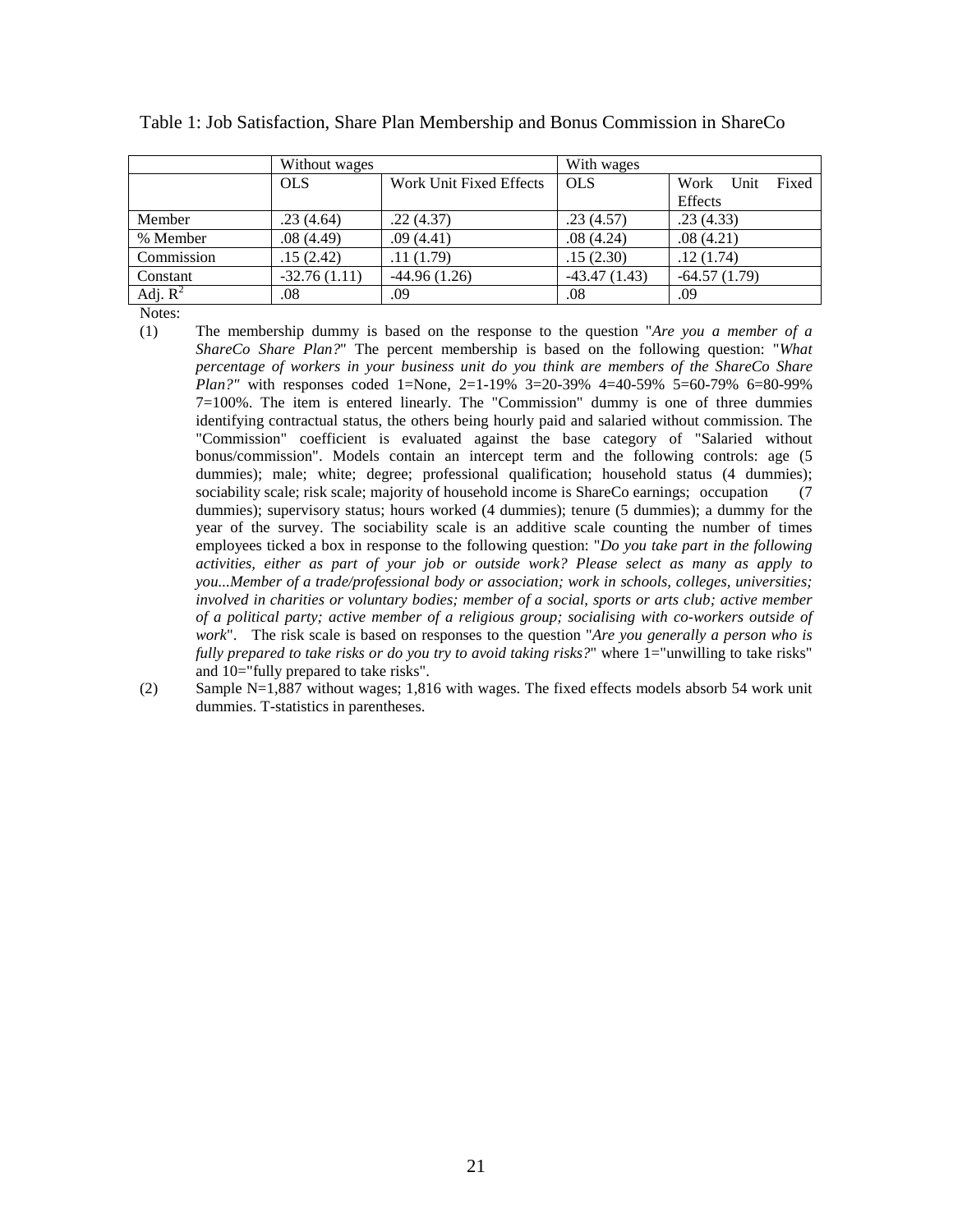|                      | (I)          | (II)         | (III)      |
|----------------------|--------------|--------------|------------|
| Piece Rate           | $-0.0944***$ | $-0.0605***$ | $-0.0197$  |
|                      | (0.0203)     | (0.0207)     | (0.0204)   |
| <b>Profit Share</b>  | $0.0728***$  | $0.0814***$  | $0.0643**$ |
|                      | (0.0282)     | (0.0261)     | (0.0252)   |
| Group Bonus          | 0.0260       | 0.0285       | $-0.0142$  |
|                      | (0.0403)     | (0.0406)     | (0.0416)   |
| <b>Share Payment</b> | $0.103**$    | $0.0936*$    | $0.0817*$  |
|                      | (0.0475)     | (0.0496)     | (0.0477)   |
| Constant             | $3.420***$   | $3.672***$   | $3.642***$ |
|                      | (0.0800)     | (0.111)      | (0.112)    |
| <b>Observations</b>  | 33,510       | 31,113       | 29,149     |
| Adj. $R^2$           | 0.097        | 0.126        | 0.218      |

Table 2 Satisfaction with Working Conditions and Contingent Pay, European Working Conditions Survey (EWCS) 2000-2005.

Robust standard errors in parentheses. \*\*\*, \*\* and \* indicate statistical significance at the 1%, 5% and 10% level, respectively. All estimates adjusted with population weights. Controls in model (I) gender, age, age<sup>2</sup>, income and country (31 dummies); (II) adds controls for occupation (9 dummies), industry (12 dummies) tenure, hours worked, flexible contract work and firm size. (III) adds controls for autonomy over speed, work methods and order of jobs, quality assessment, problem solving, exposure to noise, vibrations, high temperatures, low temperatures, smoke fumes, chemicals, radiation, tiring positions, heavy loads, whether the worker teleworks, homeworks, commutes more than 30 minutes each day, night shift, whether the job is repetitive, monotonous, complex, involves task rotation, shift work, whether work pace is set by colleagues, by the machine, by the boss or by targets, whether the job is often at high speed and whether there are long hours.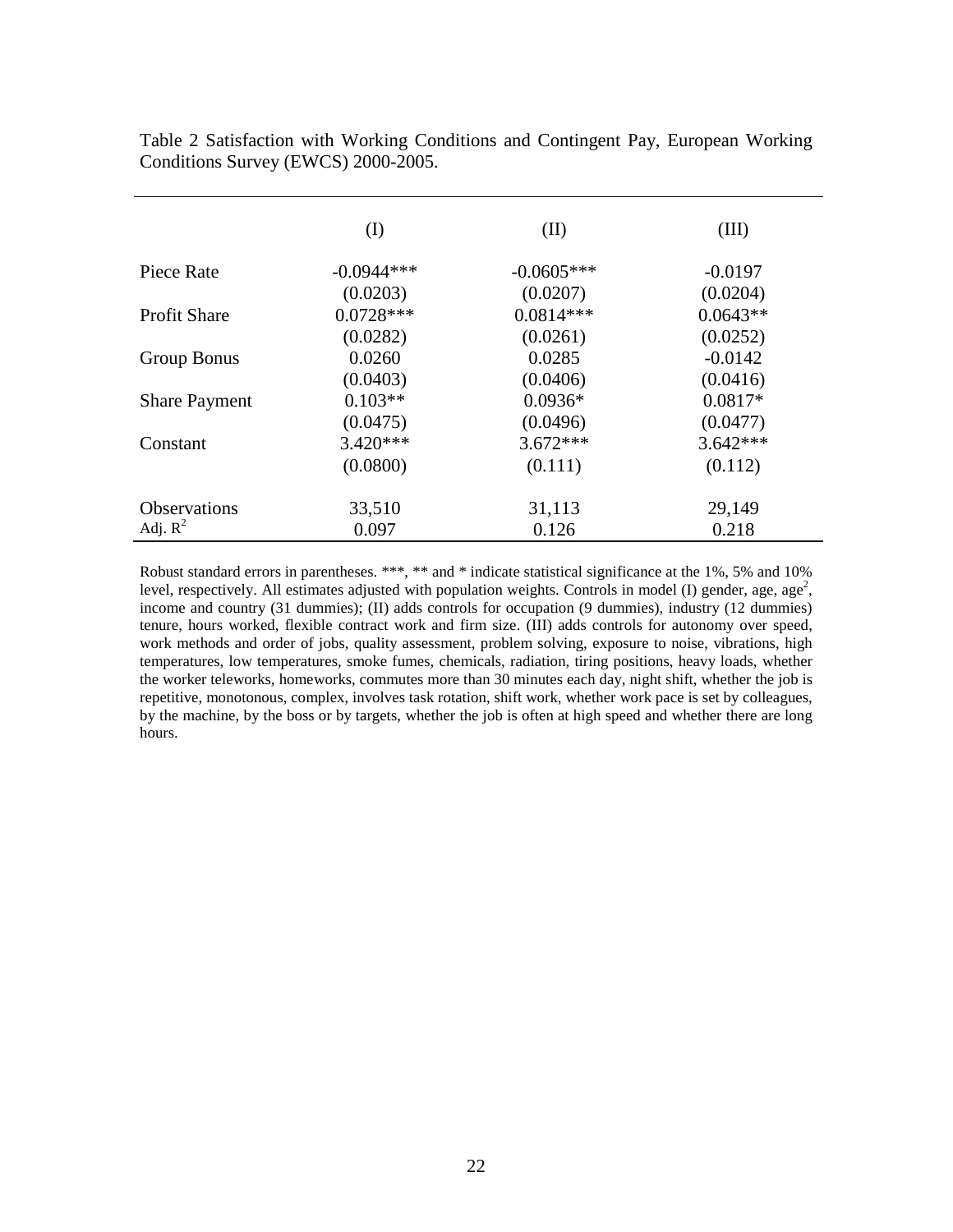|                                      | (1)         | (3)                  |
|--------------------------------------|-------------|----------------------|
|                                      | Pooled OLS  | Worker-Job Match     |
|                                      |             | <b>Fixed Effects</b> |
|                                      |             |                      |
| Ln Wage $(2001\text{\textsterling})$ | $0.119***$  | $0.130***$           |
|                                      | (0.0165)    | (0.0128)             |
| Performance Pay                      | $-0.0272$   | $-0.0153$            |
|                                      | (0.0195)    | (0.0168)             |
| <b>Bonus/Profit Share</b>            | $0.0740***$ | $0.0684***$          |
|                                      | (0.0154)    | (0.0129)             |
| Constant                             | $6.709***$  | $6.378***$           |
|                                      | (0.175)     | (0.133)              |
| <b>Observations</b>                  | 48,045      | 48,045               |
| Adj. $R^2$                           | 0.050       | 0.045                |
| Number of worker-job<br>matches      |             | 1,976                |

TABLE 3 Incentive Payments and Job Satisfaction, BHPS 1998-2008, Private Sector Workers

Robust standard errors in parentheses. \*\*\*, \*\* and \* indicate statistical significance at the 1%, 5% and 10% level, respectively. Column (1) includes controls for male, age, age<sup>2</sup>, marital status, health status, A-Level, Diploma, Degree or higher, union coverage, large firm (####+), promotion opportunities, employer funded pension, industry (9 dummies), occupation (9 dummies), region (11 dummies). Column (2) omits time invariant controls.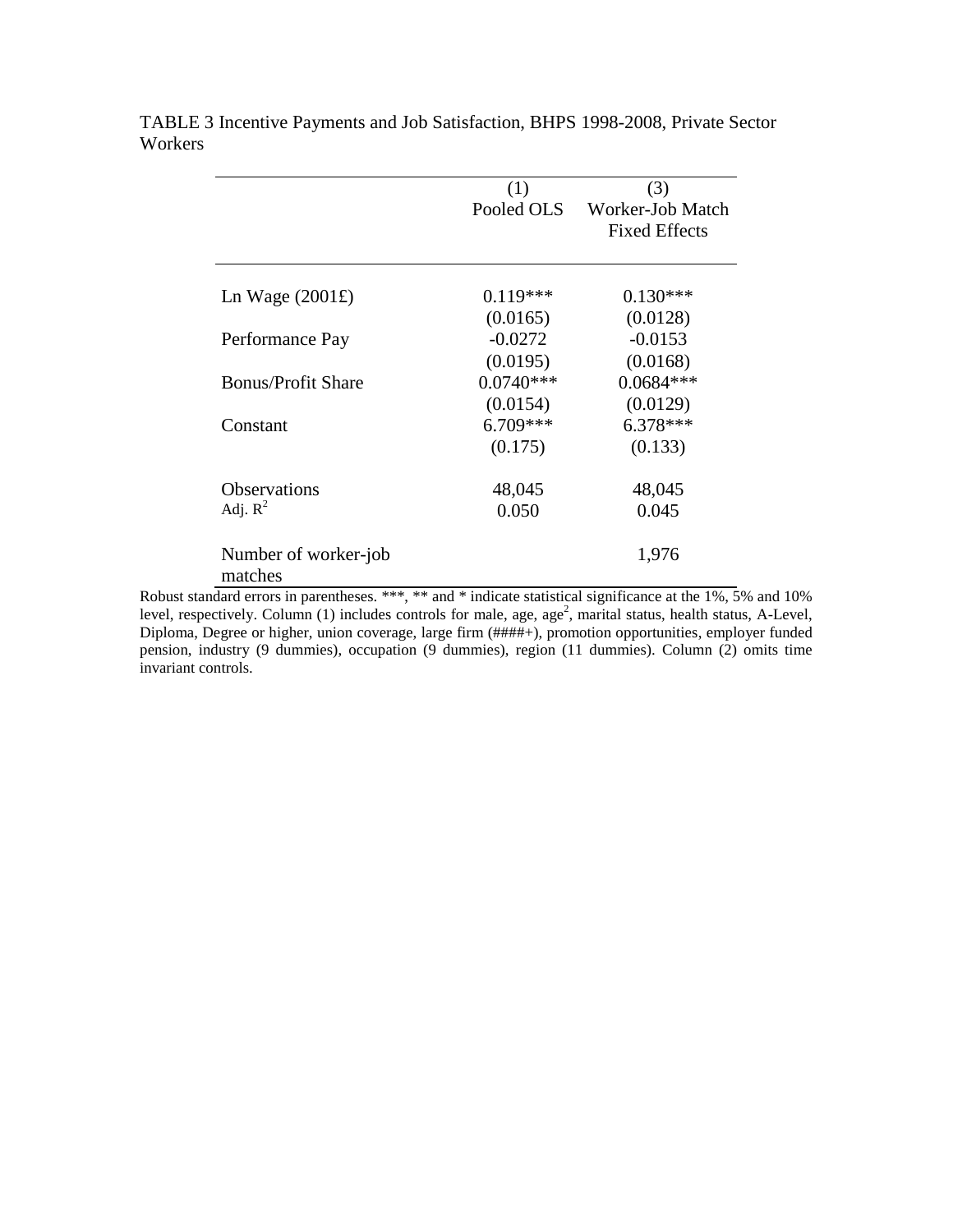|                                  | (1)        | (2)             | (3)                | (3)                  |
|----------------------------------|------------|-----------------|--------------------|----------------------|
|                                  | <b>OLS</b> | Worker-Match FE | Worker-Match FE +  | Small $&$            |
|                                  |            |                 | Bonus <sup>2</sup> | <b>Large Bonuses</b> |
|                                  |            |                 |                    |                      |
| Ln Wage $(2001\text{E})$         | $0.115***$ | $0.126***$      | $0.120***$         | $0.120***$           |
|                                  | (0.0167)   | (0.0129)        | (0.0129)           | (0.0129)             |
| Other PRP                        | $-0.0131$  | $-0.00394$      | $-0.00868$         | $-0.0228$            |
|                                  | (0.0194)   | (0.0165)        | (0.0165)           | (0.0168)             |
| Real Bonus $\text{£'}000s$       | $0.005**$  | $0.006***$      | $0.013***$         |                      |
|                                  | (0.002)    | (0.001)         | (0.001)            |                      |
| Real Bonus <sup>2</sup> (£'000s) |            |                 | $-0.000$ ***       |                      |
|                                  |            |                 | (0.000)            |                      |
| Bonus<£1000                      |            |                 |                    | 0.0204               |
|                                  |            |                 |                    | (0.0145)             |
| Bonus $>=$ £1000                 |            |                 |                    | $0.173***$           |
|                                  |            |                 |                    | (0.0202)             |
| Constant                         | $6.745***$ | $6.219***$      | $6.446***$         | $6.441***$           |
|                                  | (0.176)    | (0.697)         | (0.133)            | (0.133)              |
| Observations                     | 48,111     | 48,111          | 48,111             | 48,111               |
| Adj. $R^2$                       | 0.050      | 0.045           | 0.046              | 0.046                |
| Number of Worker-Job             |            | 1,976           | 1,976              | 1,976                |
| Matches                          |            |                 |                    |                      |

### Table 4 Job Satisfaction and Bonus Size, BHPS 1998-2008

Robust standard errors in parentheses. \*\*\*, \*\* and \* indicate statistical significance at the 1%, 5% and 10% level, respectively. All controls as per Table 3.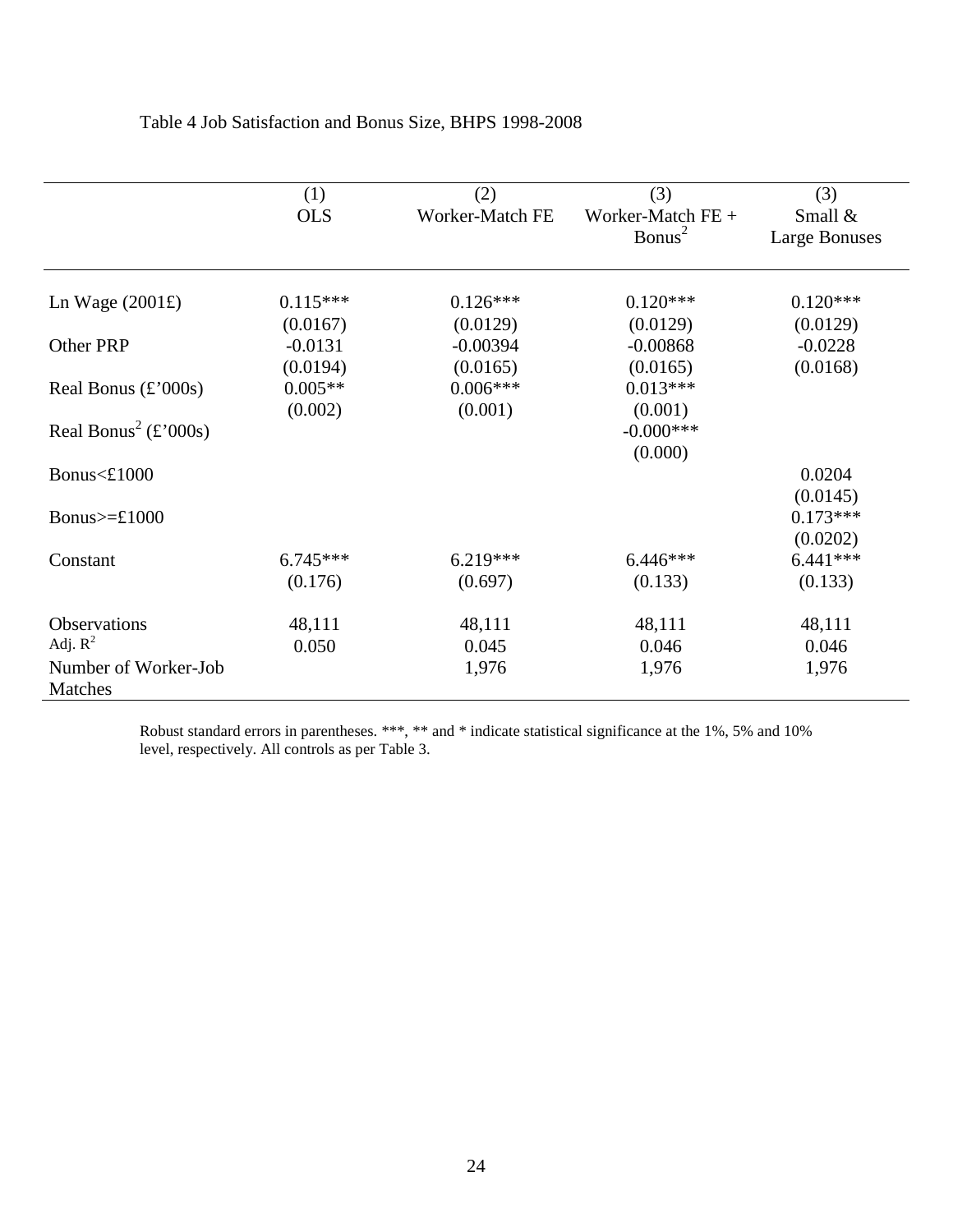|                  | <b>OLS</b>     | FE             |  |
|------------------|----------------|----------------|--|
| Member           | .11(2.79)      | .10(2.36)      |  |
| % Member         | .03(1.81)      | .03(1.84)      |  |
| Commission       | .05(1.11)      | .06(1.20)      |  |
| Log wage         | $-.00(0.14)$   | $-.01(0.27)$   |  |
| Loyalty          | .23(25.56)     | .23(24.30)     |  |
| Fairness         | .04(3.76)      | .04(3.62)      |  |
| Constant         | $-35.58(1.50)$ | $-34.90(1.21)$ |  |
| Adj. $R^2$       | 0.43           | 0.42           |  |
| $N$ otoc $\cdot$ |                |                |  |

Table 5: Job Satisfaction, Share Plan Membership and Bonuses in ShareCo

Notes:

(1) Models contain controls described in notes to Table 1 plus log annual salary, and additive scales for organizational commitment and perceptions of fair pay. See text for details.

(2) Sample N=1,816. T-statistics in parentheses.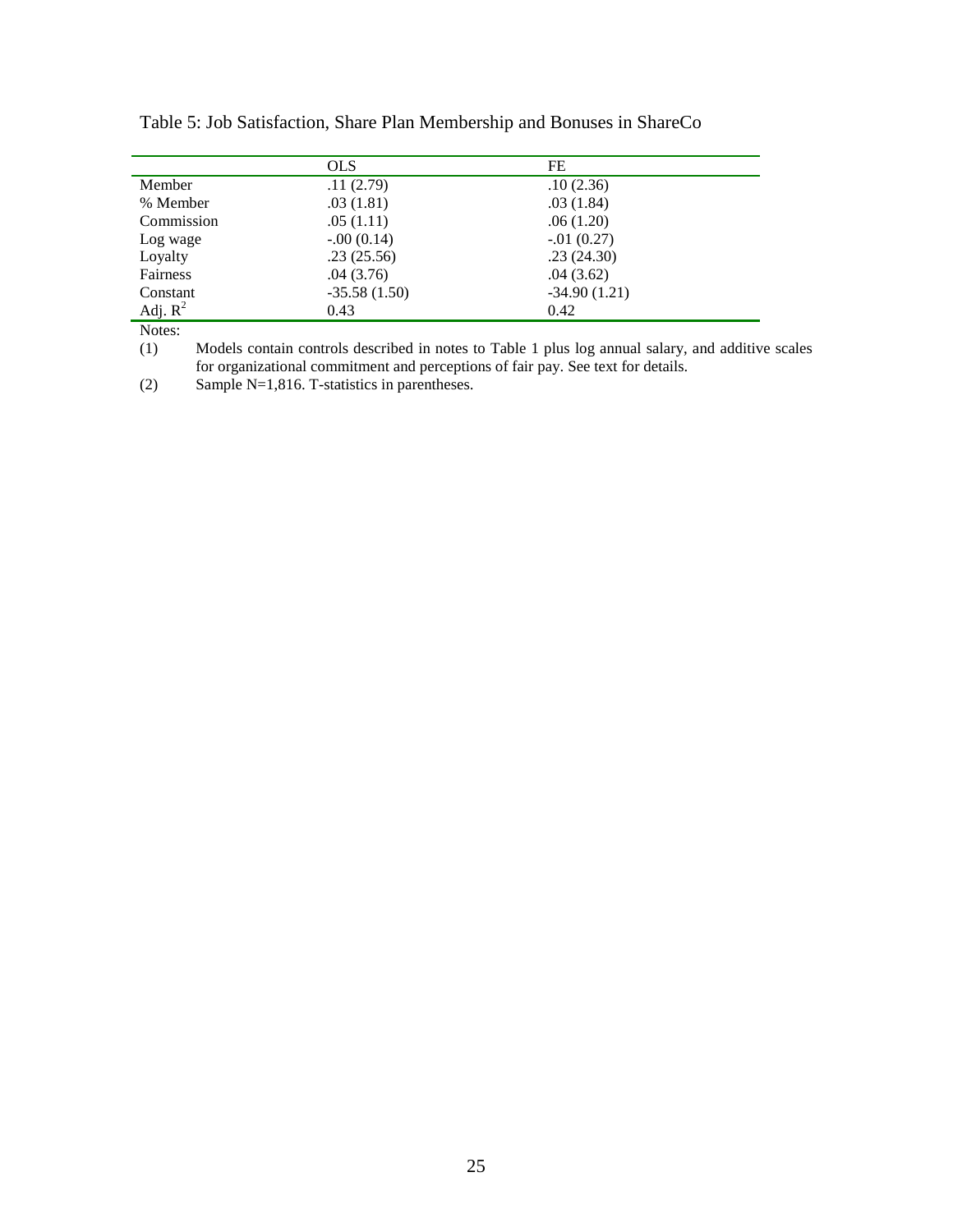|                                          | (1)                   | (2)                      |
|------------------------------------------|-----------------------|--------------------------|
|                                          | With Share Capitalism | Without Share Capitalism |
| Commute $>$ 30 mins                      | $-0.0470$             | $-0.0242$                |
|                                          | (0.0367)              | (0.0149)                 |
| 10+ hours at least once per month        | 0.0133                | $-0.0289$                |
|                                          | (0.0486)              | (0.0214)                 |
| Work to tight deadlines                  | $-0.0500$             | $-0.0937***$             |
|                                          | (0.0430)              | (0.0190)                 |
| Pace set by targets                      | $-0.0113$             | $-0.0346**$              |
|                                          | (0.0398)              | (0.0167)                 |
| Pace set by machines                     | 0.0267                | 0.0199                   |
|                                          | (0.0523)              | (0.0212)                 |
| Pace set by Boss                         | $-0.0155$             | $-0.0624***$             |
|                                          | (0.0398)              | (0.0161)                 |
| Number of types of threat/discrimination | $-0.0804***$          | $-0.139***$              |
|                                          | (0.0255)              | (0.0129)                 |
| Health or Safety at risk at work         | $-0.295***$           | $-0.360***$              |
|                                          | (0.0472)              | (0.0181)                 |
| Number of hazards exposed to             | $-0.0246**$           | $-0.0161***$             |
|                                          | (0.00987)             | (0.00429)                |
| Shift Work                               | $-0.0784$             | $-0.0512**$              |
|                                          | (0.0571)              | (0.0212)                 |
| Night Shift                              | 0.0167                | 0.00241                  |
|                                          | (0.0558)              | (0.0235)                 |
| <b>High Speed</b>                        | $-0.100**$            | $-0.0634***$             |
|                                          | (0.0436)              | (0.0175)                 |
| Constant                                 | $2.709***$            | $3.518***$               |
|                                          | (0.417)               | (0.114)                  |
| Observations                             | 2,809                 | 24,013                   |
| Adj. $R^2$                               | 0.307                 | 0.253                    |

Table 6: Impact of "harsh" Working Conditions on Satisfaction with Working Conditions Among Those With and Without Share Capitalist Types of Compensation

Robust standard errors in parentheses. \*\*\*, \*\* and \* indicate statistical significance at the 1%, 5% and 10% level, respectively (1) See Table 2 Model (2) for details of model specifications.